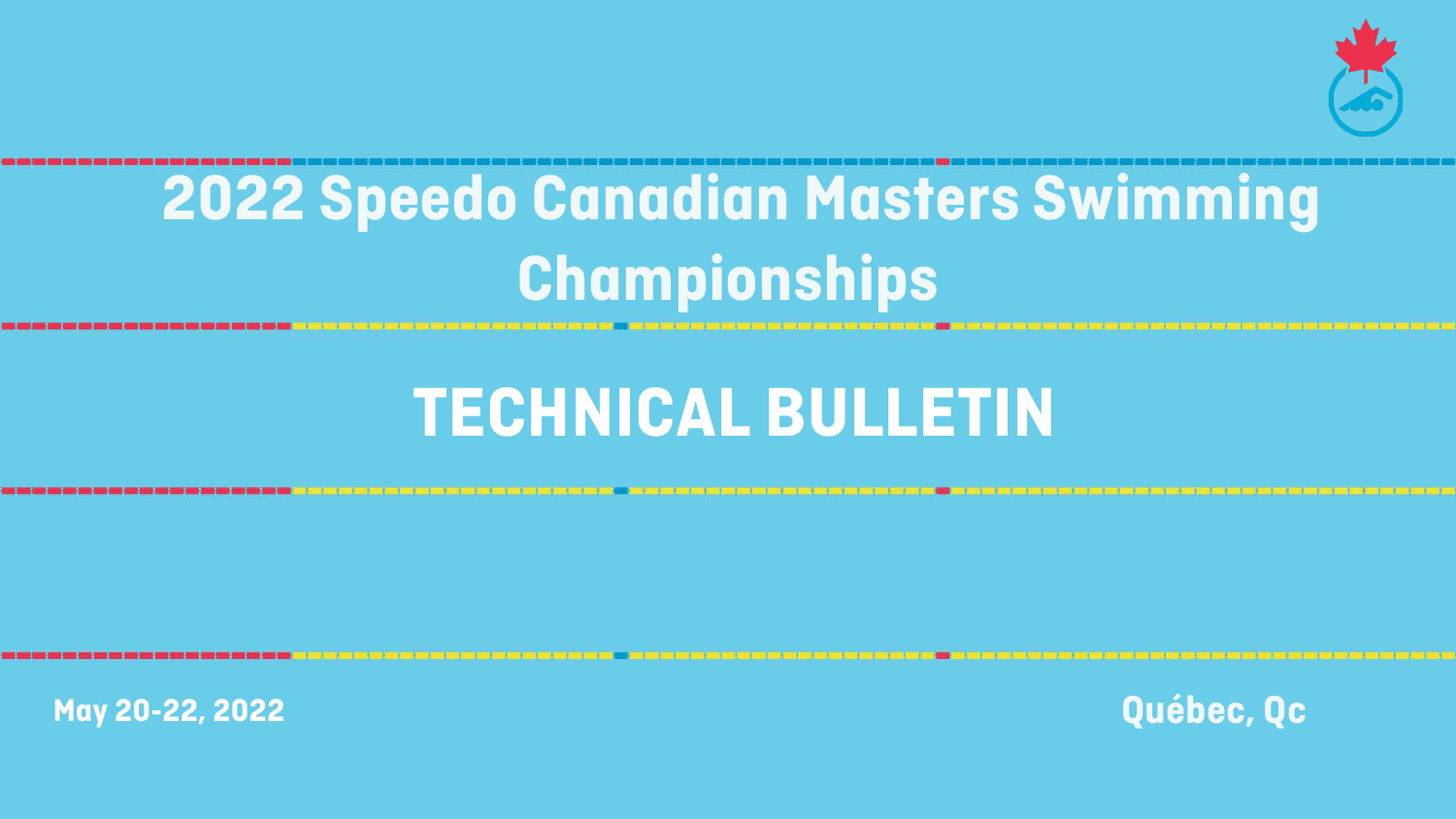# **INTRODUCTION**

#### Organizing Committee

National Meet Director: Sylvie Potvin

National Meet Referee: Carole Thomas

Meet Manager: Normand Boily

Chair Local Organizing Committee: Johanne Girardin

Swimming Canada Meet Entry Coordinator Carole Thomas

Officials Coordinator: Martine Gagnon

Swimming Canada Events Manager: Rebecca Cheverton

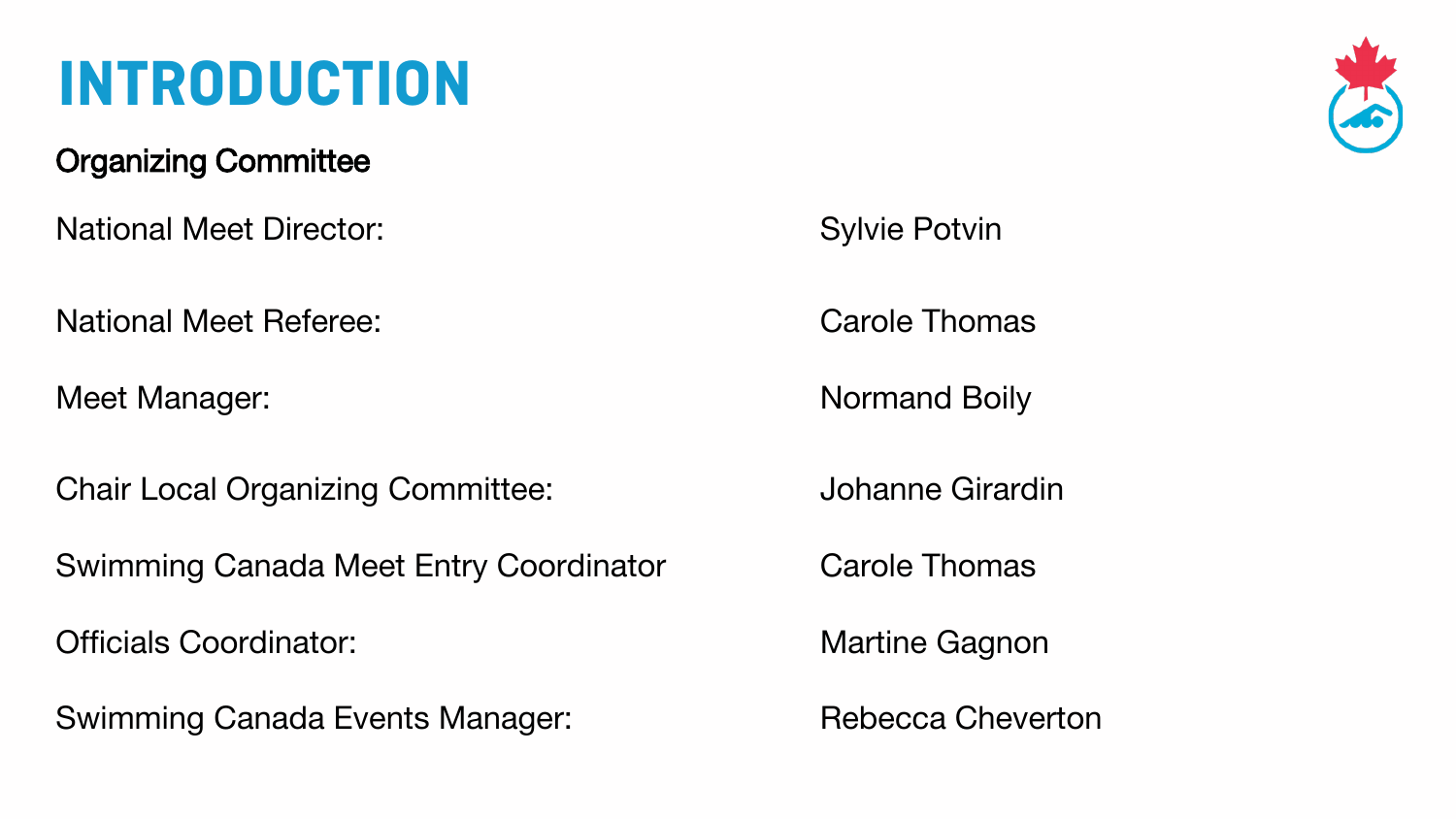**MEET CONDUCT**

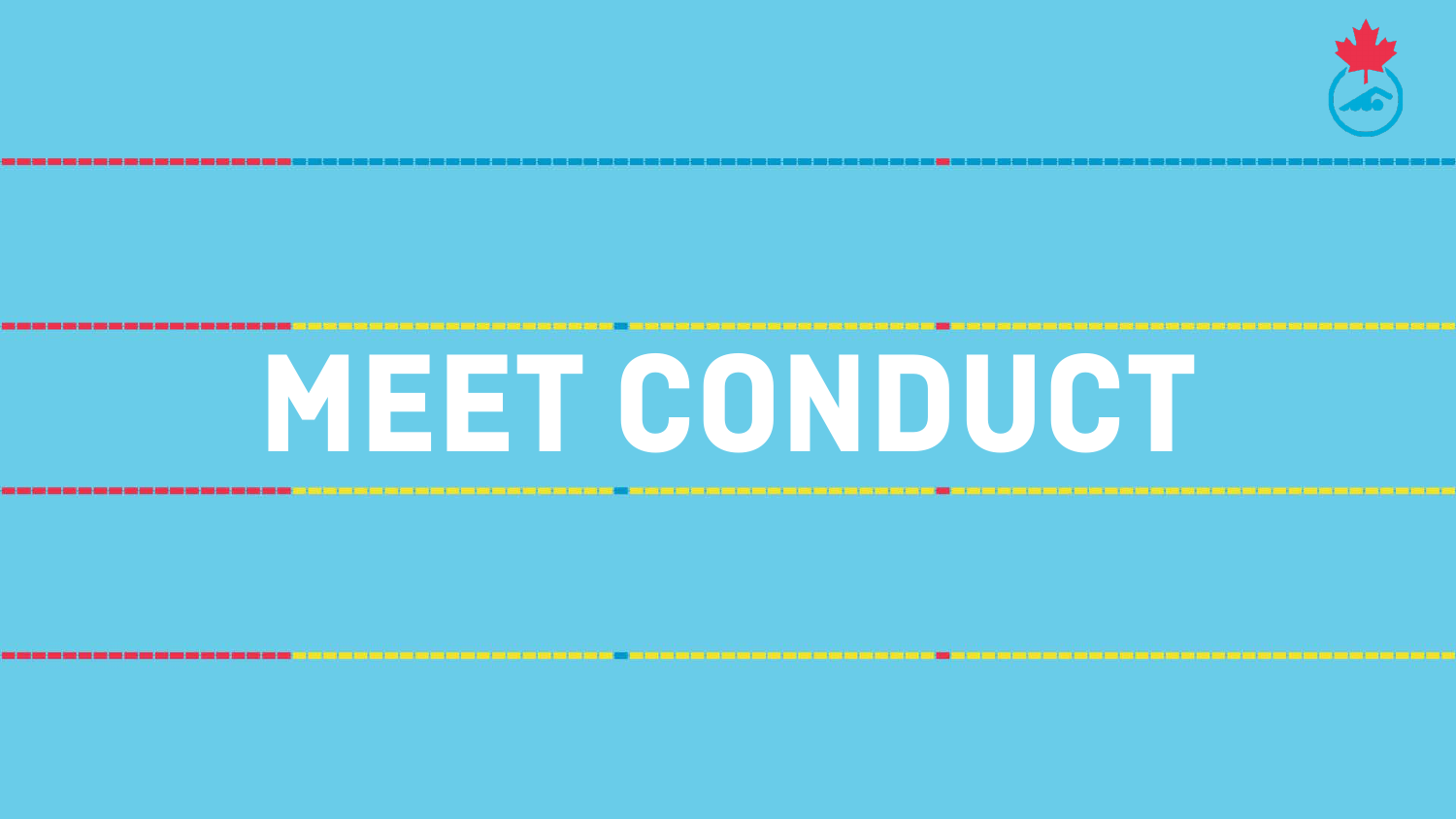### **MEET FORMAT**

Time finals Short course (25m): Double-ended (10 lanes)

Competition pool A: Women's events Competition pool B: Men's events and Mixed relays

Competition pools:

Warm-up: 8:00 – 8:55 am (Sprint lanes 0&9, and pace lanes 1&8 in each competition pool, 8:40-8:55) Start Time: 9:00 am

Warm-up pool (25m): 4 lanes available during the meet starting at 9am.

There will be breaks during the sessions as noted in the timelines where warm-down will be possible in the Competition pools.

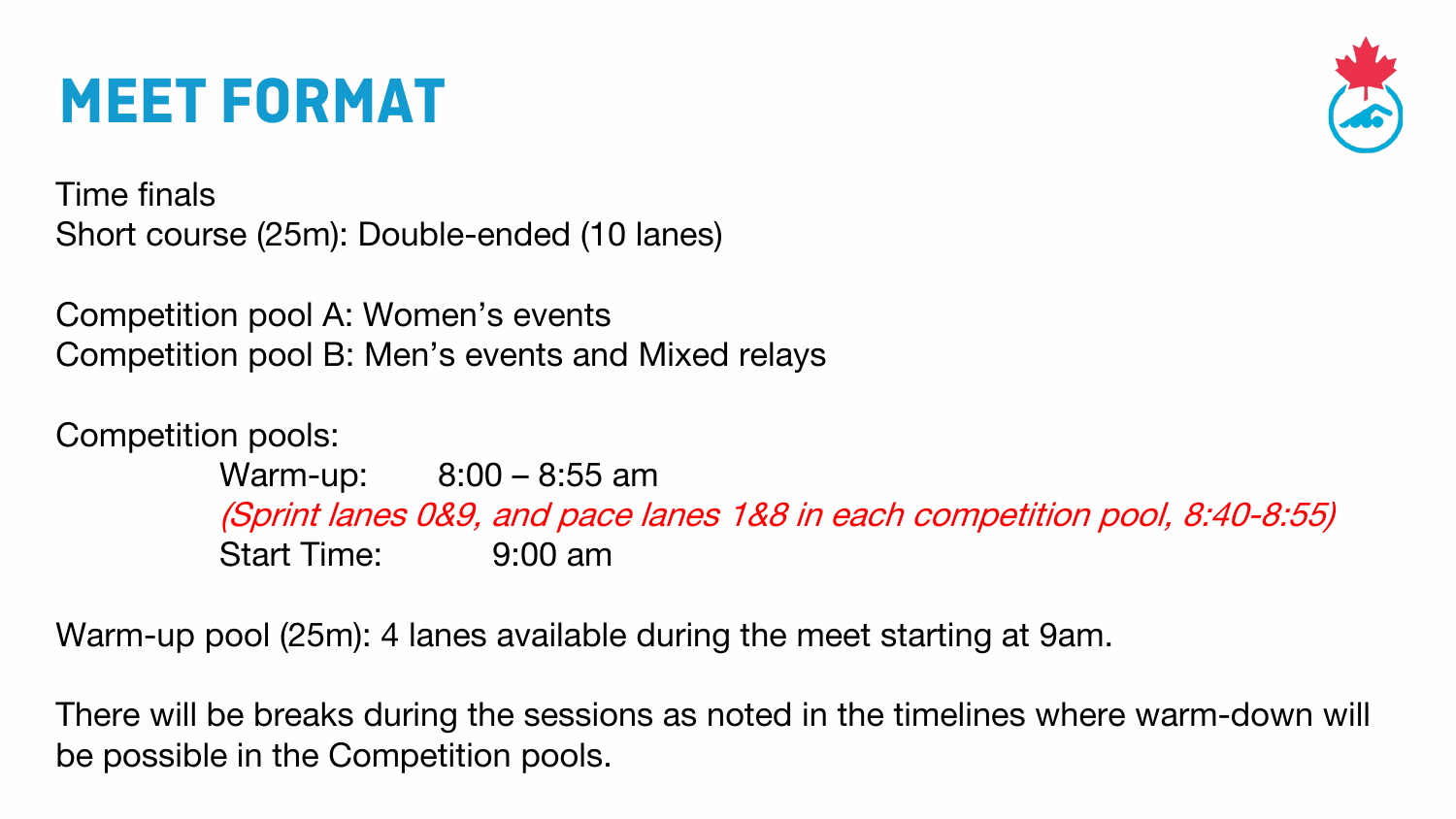# **COVID 19 SAFETY MEASURE**

**As per the Government of Quebec, protective face masks are not mandatory in the province as of May 14<sup>th</sup>** -except for public transportation and in Health care facilities.

#### **However, Swimming Canada does recommend the use of face masks as**

- Positive covid test: Isolation requirements 5 days
- Close contacts: No need to isolate until symptomatic or test positive.
- Please follow local Public Health guidelines





**an extra measure of precaution.** Athletes, coaches, officials, volunteers, and staff may consider the use of protective masks or face covering. Masks should be considered when physical distancing isn't always possible.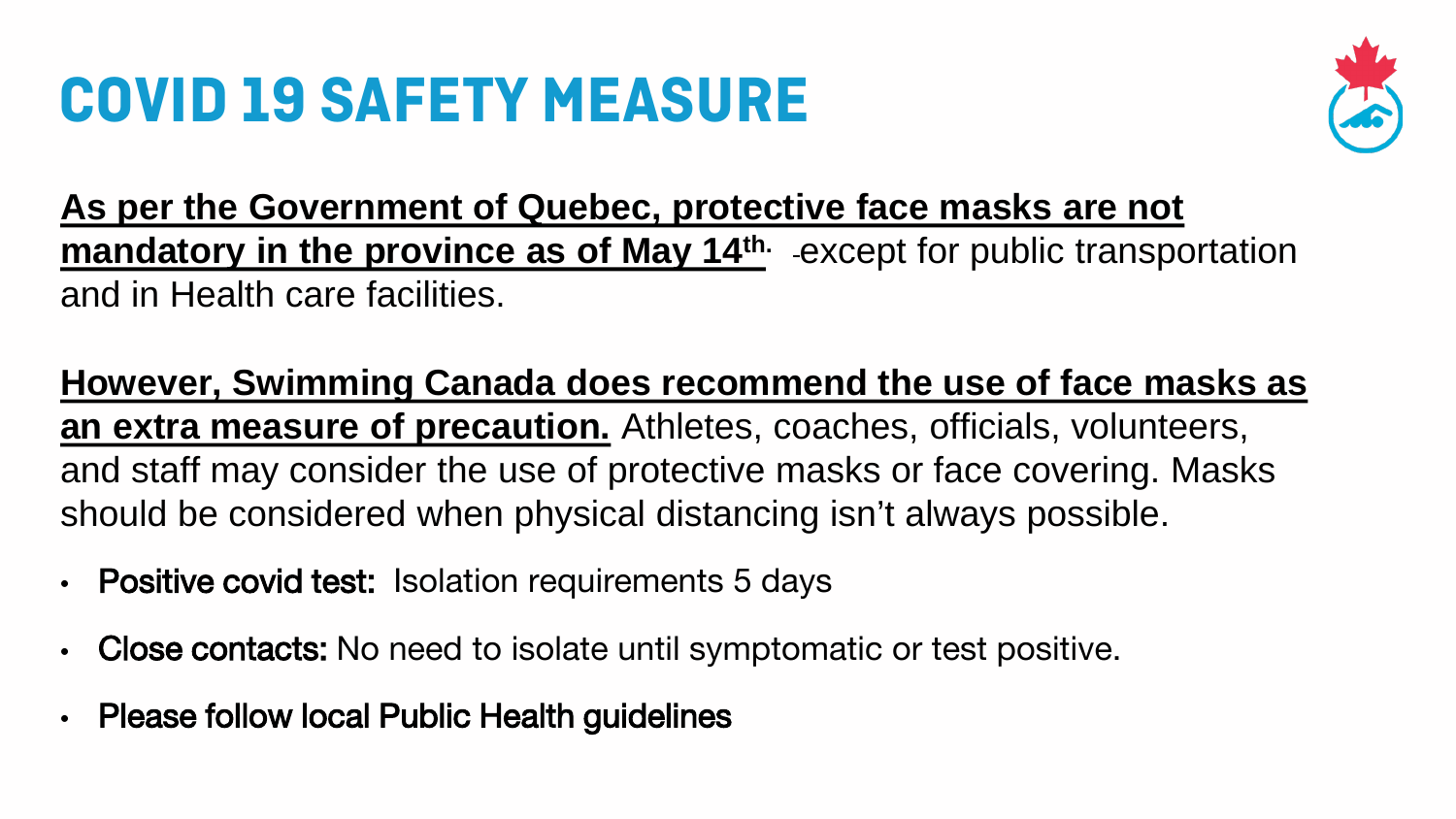### **COVID-19 – TESTING**

### Rapid Antigen Tests AVAILABLE from Swimming Canada

### Room 1845-Z on the pool deck (administrative office)

Or email: masters@swimming.ca

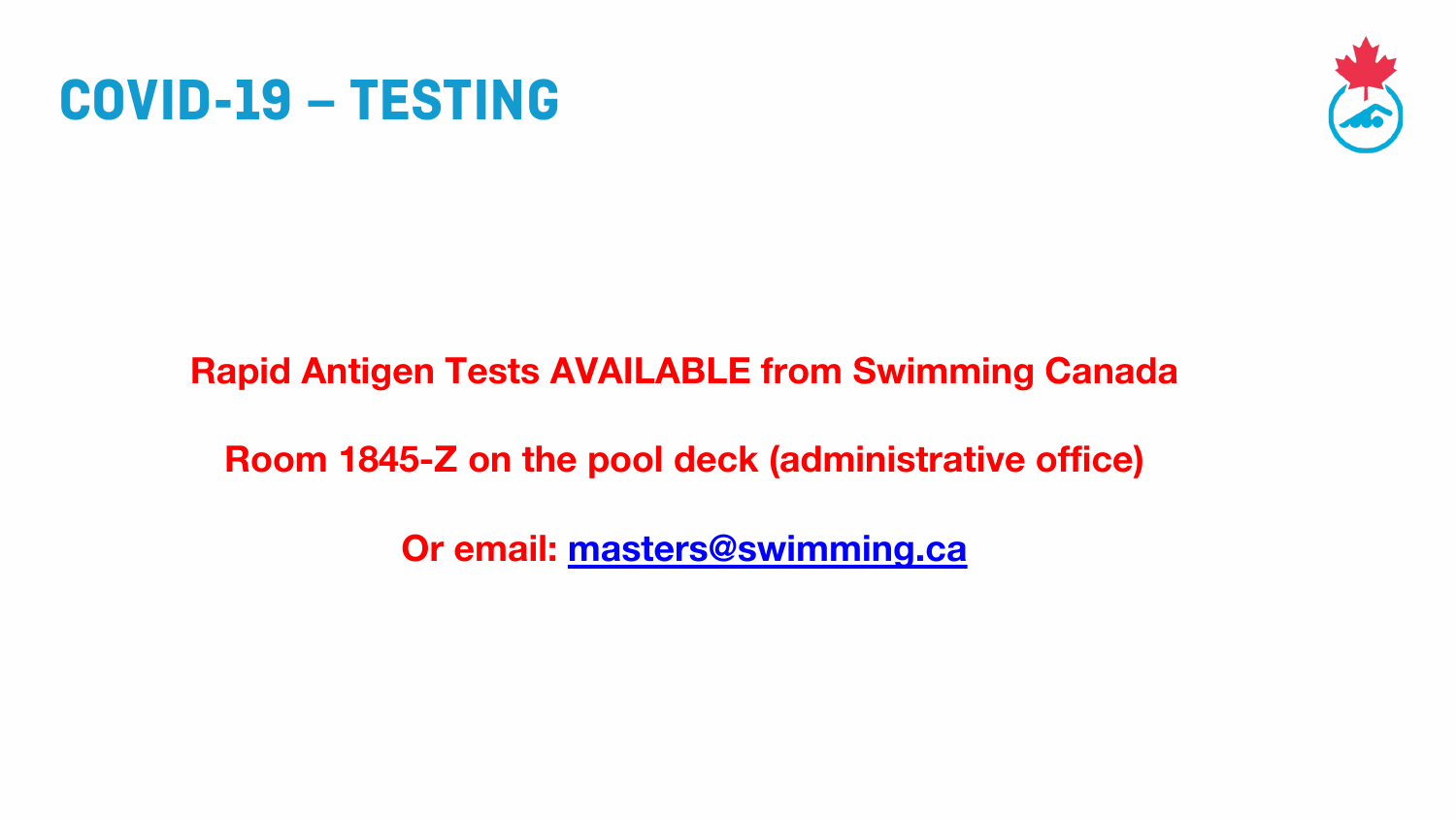**SAFE SPORT** Swimming Canada believes that athletes, coaches, officials, support staff and volunteers have the right to participate in a safe and inclusive sport environment that is free of abuse, harassment and discrimination.

promoting Open and Observable Environments. This means making meaningful and concerted efforts to avoid situations where a coach/official/staff member, etc. might be alone with an athlete. All interactions

All participants in this event are reminded that they are bound by Swimming Canada's Policies and



• For Information regarding the Swimming Canada Safe Sport Program please visit the Swimming Canada website.

- Swimming Canada is dedicated to providing a safe and inclusive environment, which involves between an athlete and an individual who is in a position of trust should normally, and wherever possible, be in an environment or space that is both 'open' and 'observable' to others.
- Procedures, including but not limited, to the General Code of Conduct, the Equity, Diversity and Inclusion Policy, and the Harassment Policy.

#### • **"SEE something, SAY something"**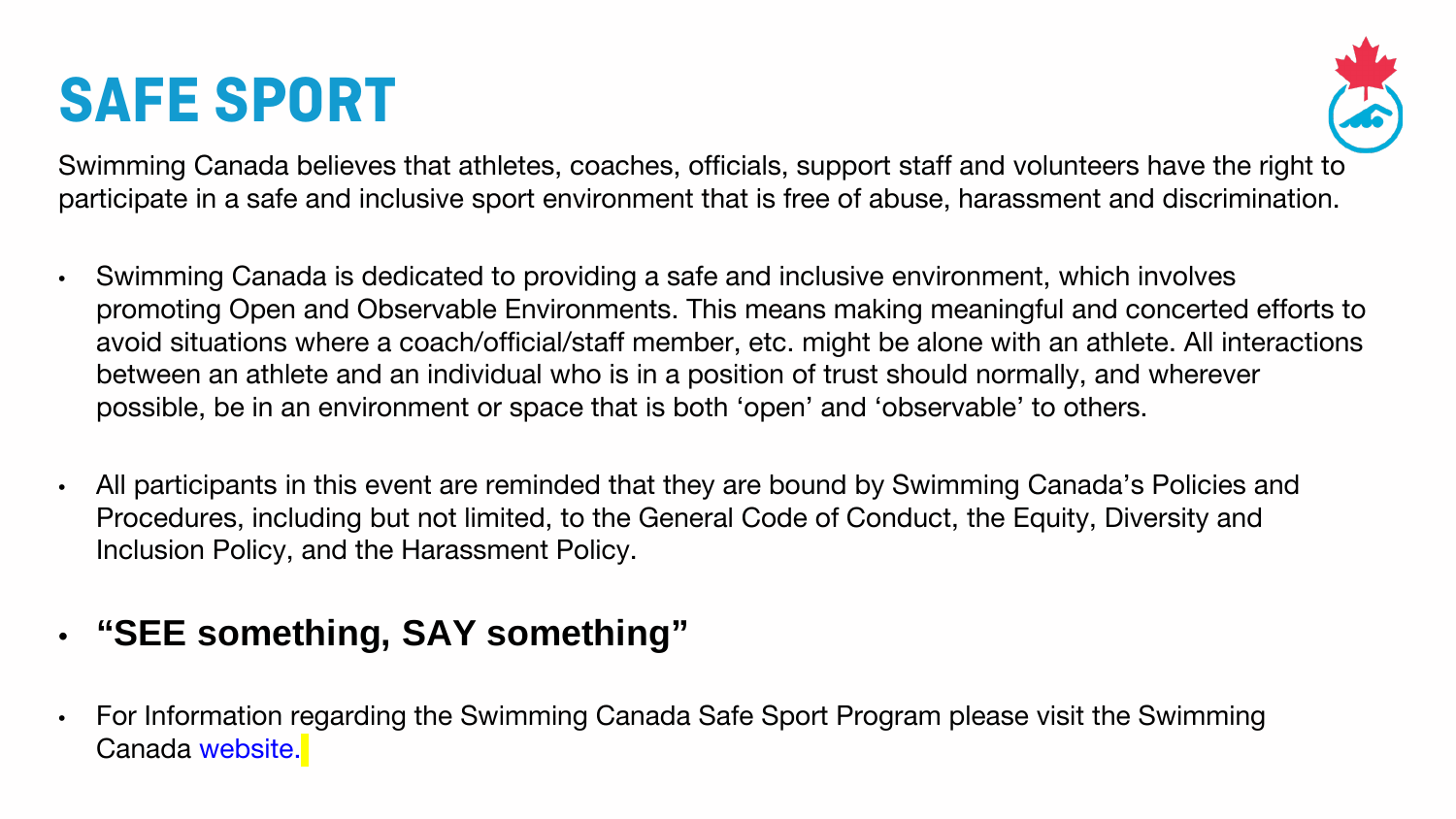### **TIMELINES**

DAY 1: Women Pool A Men Pool B Session start: 9:00 Session start: 9:00 Session finish: 2:38 Session finish: 2:32

DAY 3: Session start: 9:00 Session start: 9:00 Session finish: 1:39 Session finish: 1:38

DAY 2: Session start: 9:00 Session start: 9:00 Session finish: 1:45 Session finish: 1:31

These timelines are estimates only, you will find the most recent version with the live results at https://www.swimming.ca/ or https://live.swimrankings.net/32758/



Breaks are incorporated into the sessions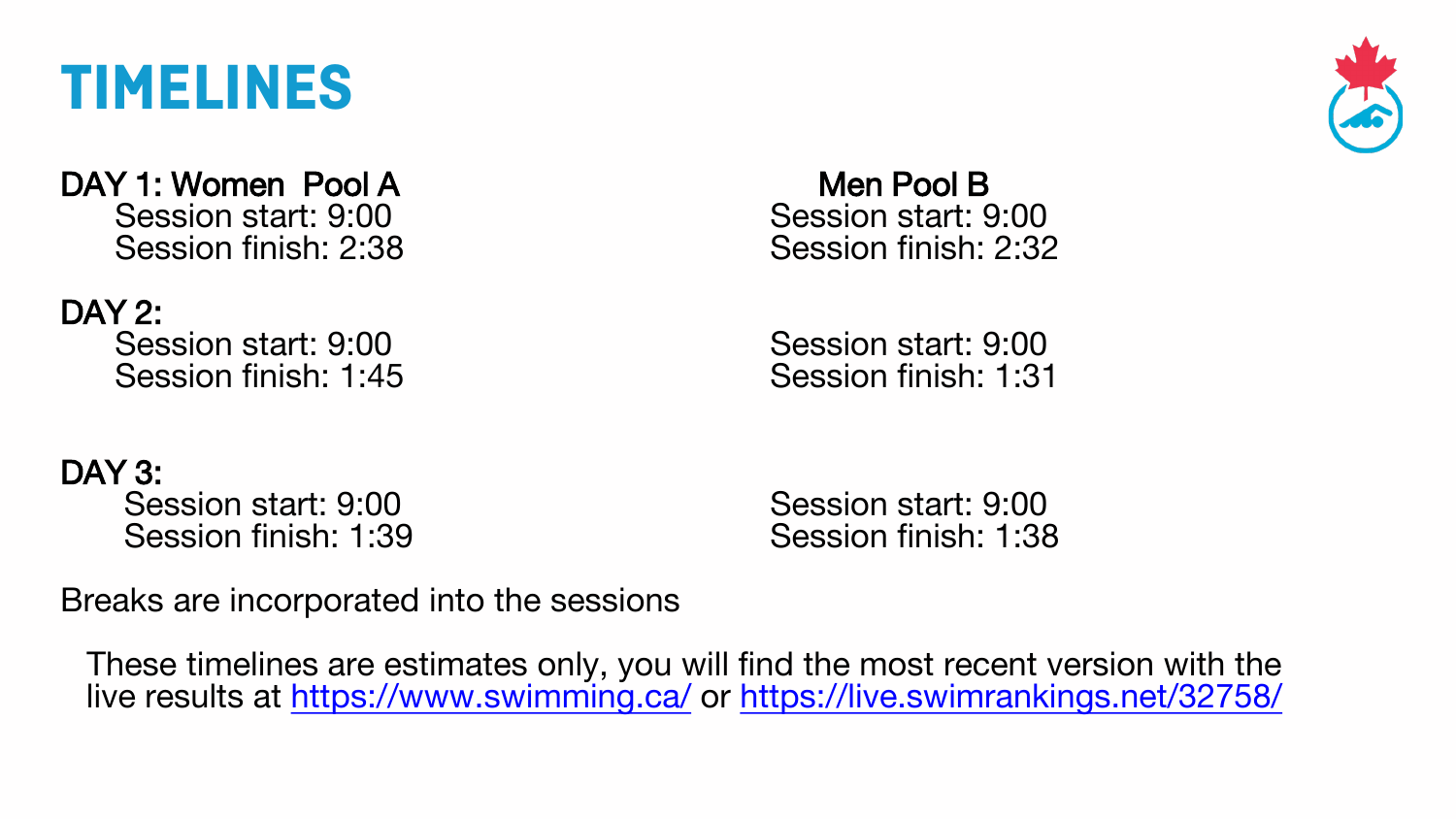# **WARM-UP SAFETY PROCEDURES**

- Please note that Swimming Canada Competition Warm-Up Safety Procedures will be in place. The full document can be viewed here: Swimming-Canada-Competition-Warm-Up-Safety-Procedures-2020.pdf
- Permitted:
	- and in secondary pool during competition.
	- Fins, hand paddles and stretch cords are not permitted.
- Swimmers witnessed entering the water in a dangerous fashion may be removed from



Kick board, pull buoy, snorkel & ankle band in the competition pool during warm-ups

their first individual event following the warm-up period in which the violation occurred.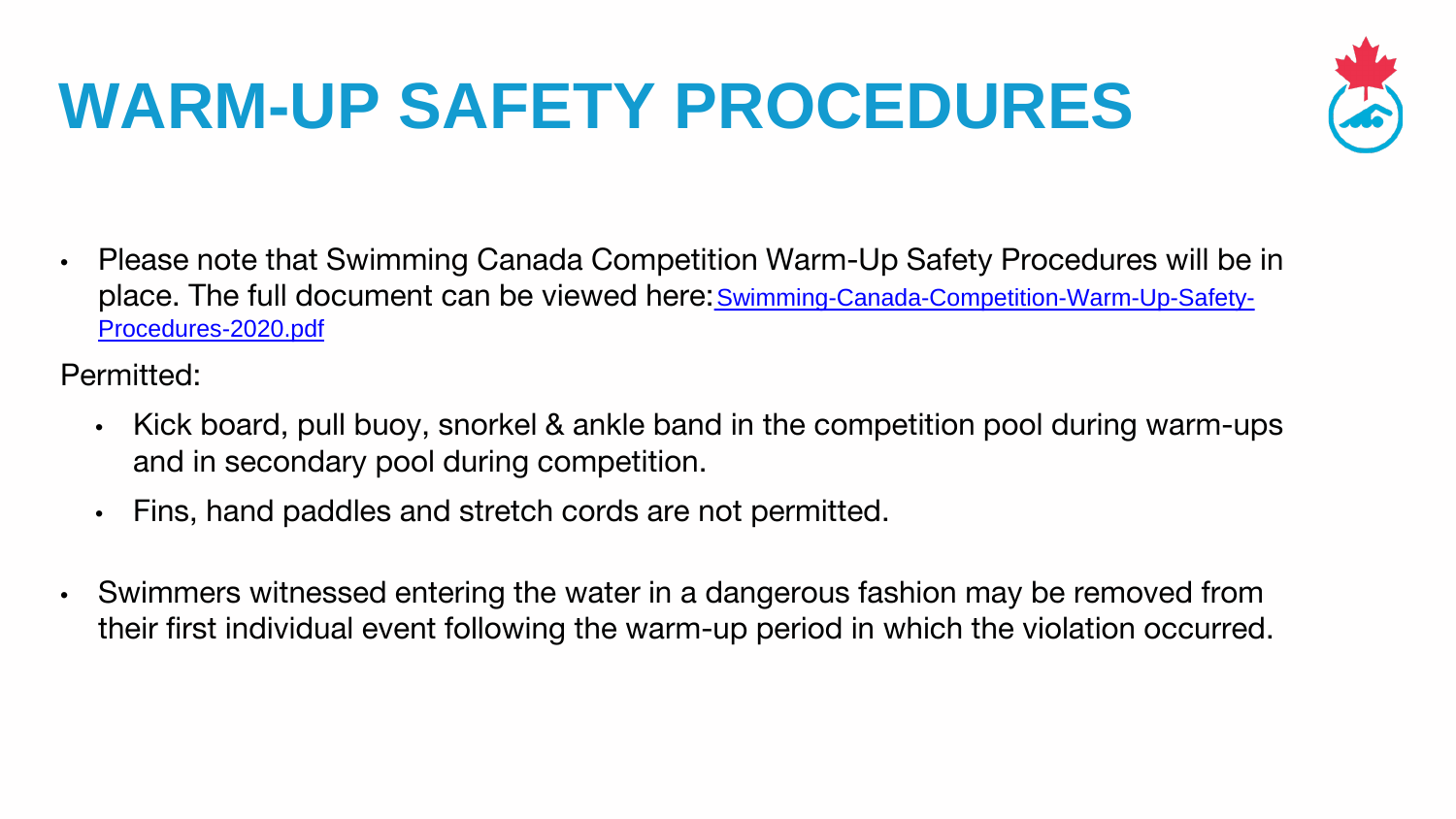# **COMPETITON MANAGEMENT INFORMATION**

#### **Starts**

Starts will be conducted from Starting Platforms (blocks) as per FINA FR 2.3 and SW 4.1.

MSW 3.2 will also apply : When using the forward start, the referee's whistle shall indicate that the swimmers may take their position with at least one foot at the front of the starting platform or pool deck or in the water with one hand having contact with the start wall. For relays, swimmers may be allowed to remain in their lane while other swimmers are competing until directed by the referee to exit the pool.

#### **Seeding**

All events will be run slowest to fastest, all age groups combined.

#### **Scratches**

We invite swimmers and coaches to present all scratches to the Clerk of Course prior to the start of the session.

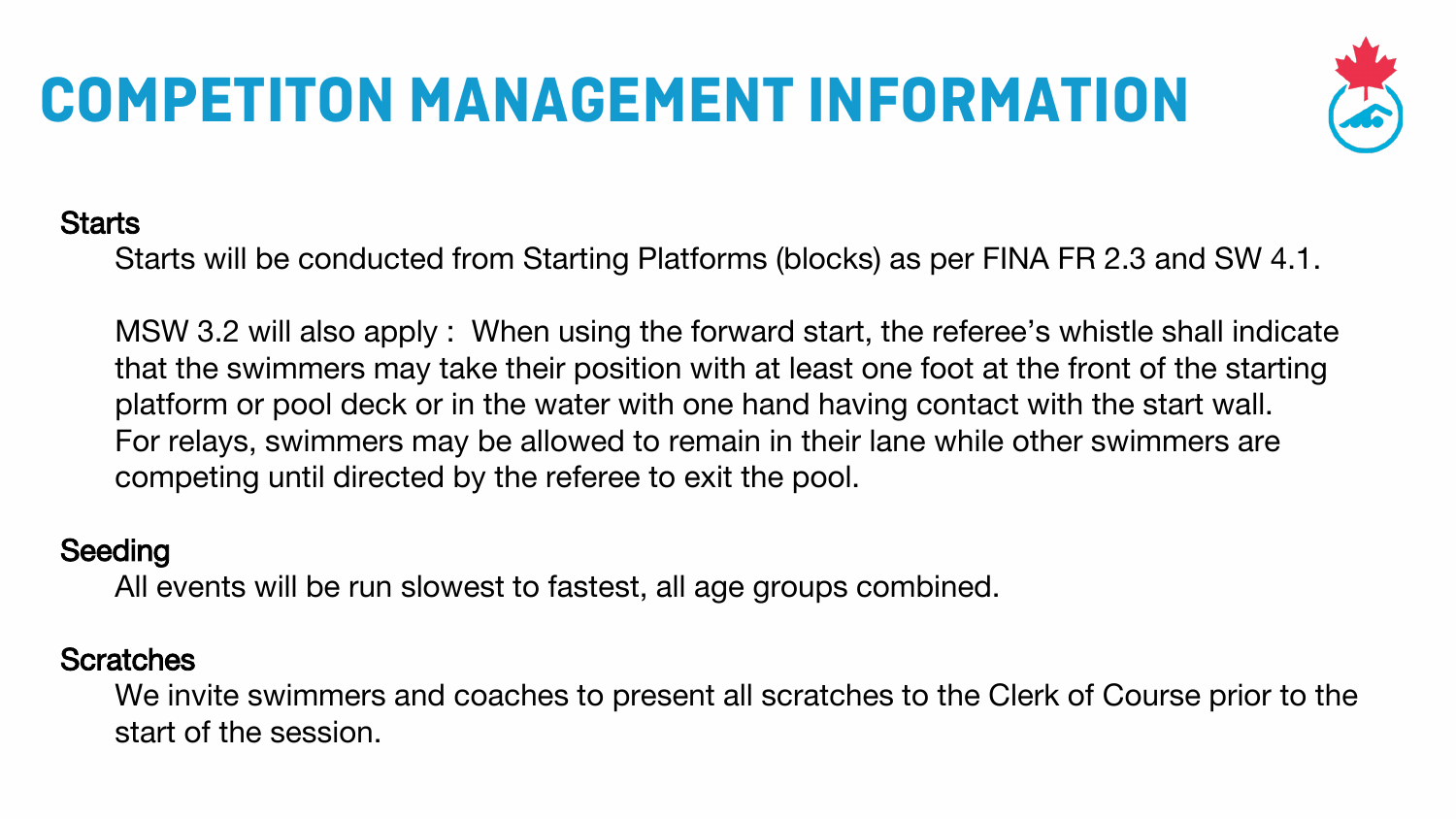# **POSITIVE CHECK-IN FOR THE 800M AND 1500M FREESTYLE**

- All swimmers participating in the 1500m freestyle on Friday May 20, 2022 must check-in prior to 08:00am, Friday May 20, 2022 at the registration desk or by email to meet entries coordinator (cthomas@swimming.ca).
- All swimmers participating in the 800m freestyle on Sunday May 22, 2022 must check-in prior to 10:00am Sunday May 22, 2022 at the Clerk of



Course or by email to meet entries coordinator (cthomas@swimming.ca).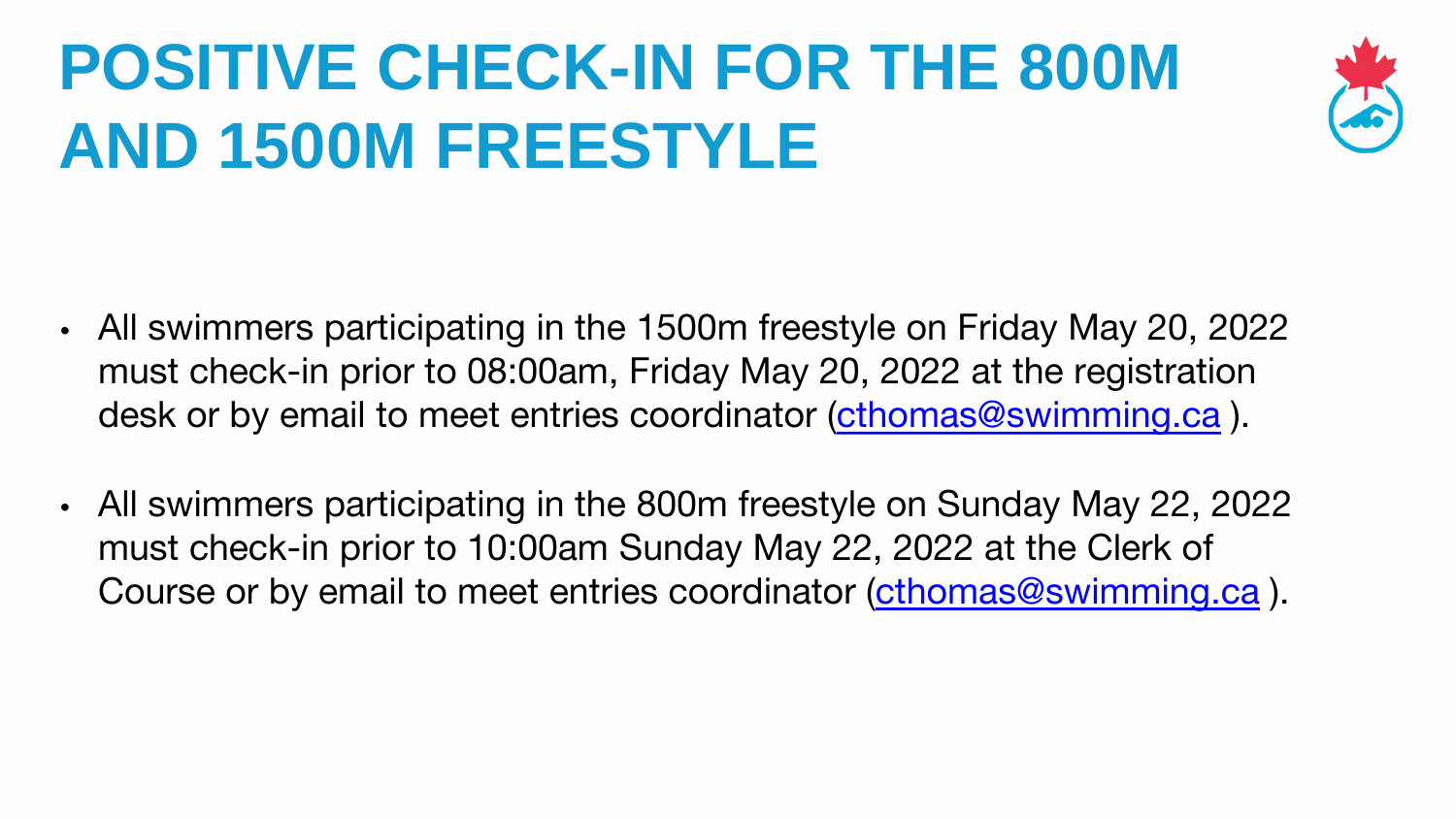## **RELAYS**

enter on the forms available at the Clerk of Course. Relay name changes may not change the age category in which the relay was entered. Relays

- Relay name changes must be submitted 30 minutes to the Clerk of Course prior to the start of the session in which they are swum; please whose name changes result in age category changes will be scratched.
- All members of a relay team must be from the same club and must be entered in at least one individual event.
- A swimmer may swim only once in each relay event.
- Mixed relays must be composed of 2 women and 2 men.

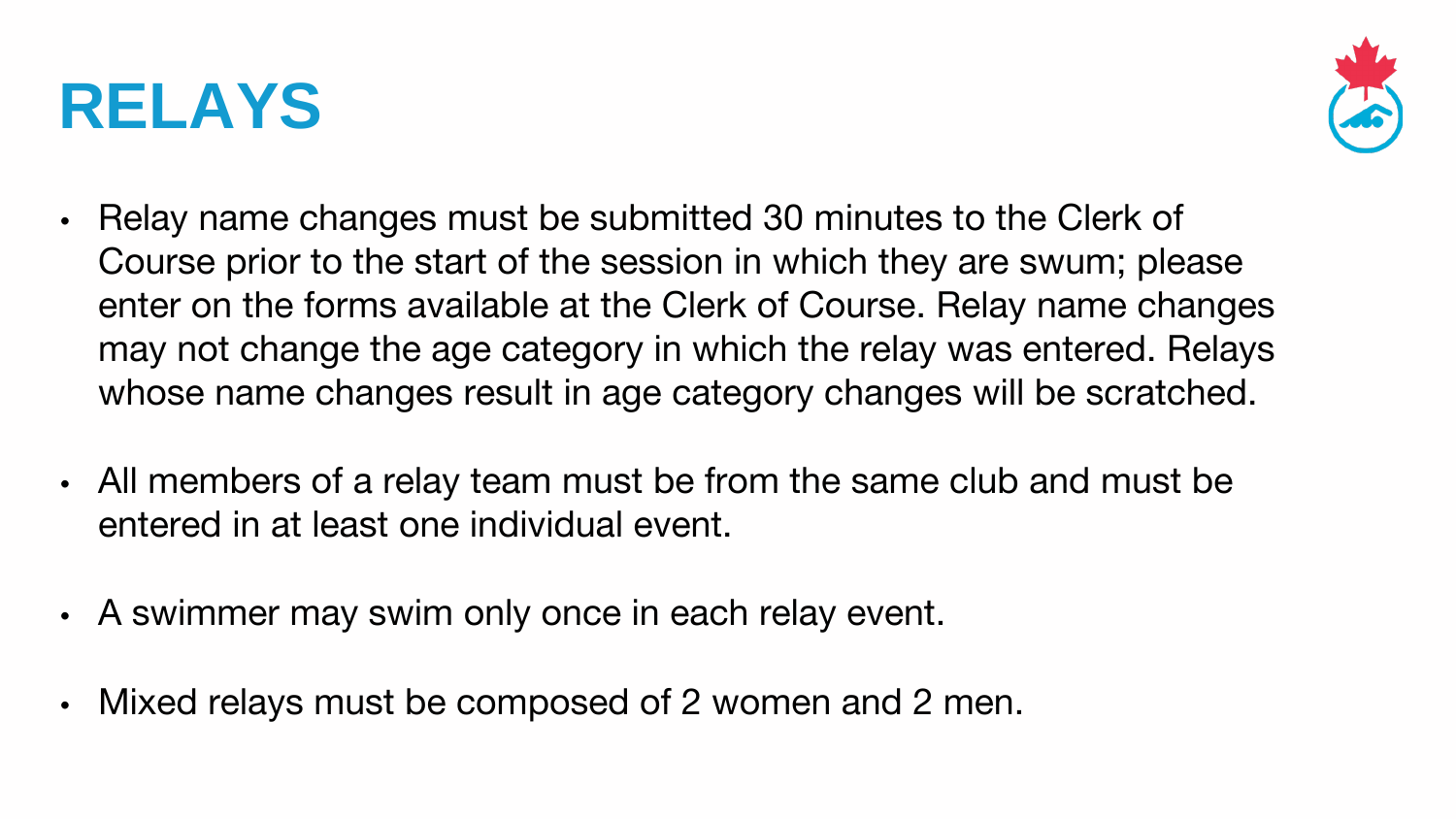# **HEAT SHEETS & RESULTS**

• Some copies available for clubs at the Clerk of Course table and posted on the pool. • Posted on the web as soon as they are ready (swimming.ca, live results and Splash Me)

**LIVE RESULTS** 





#### Heat Sheets:

- 
- 

- Available on SplashMe
- Posted after each event on the Swimming Canada website (live results)

#### Results:

Splashme App search for "Canadian Masters Swimming Championships 2022"

Live Results – https://live.swimrankings.net/32758/



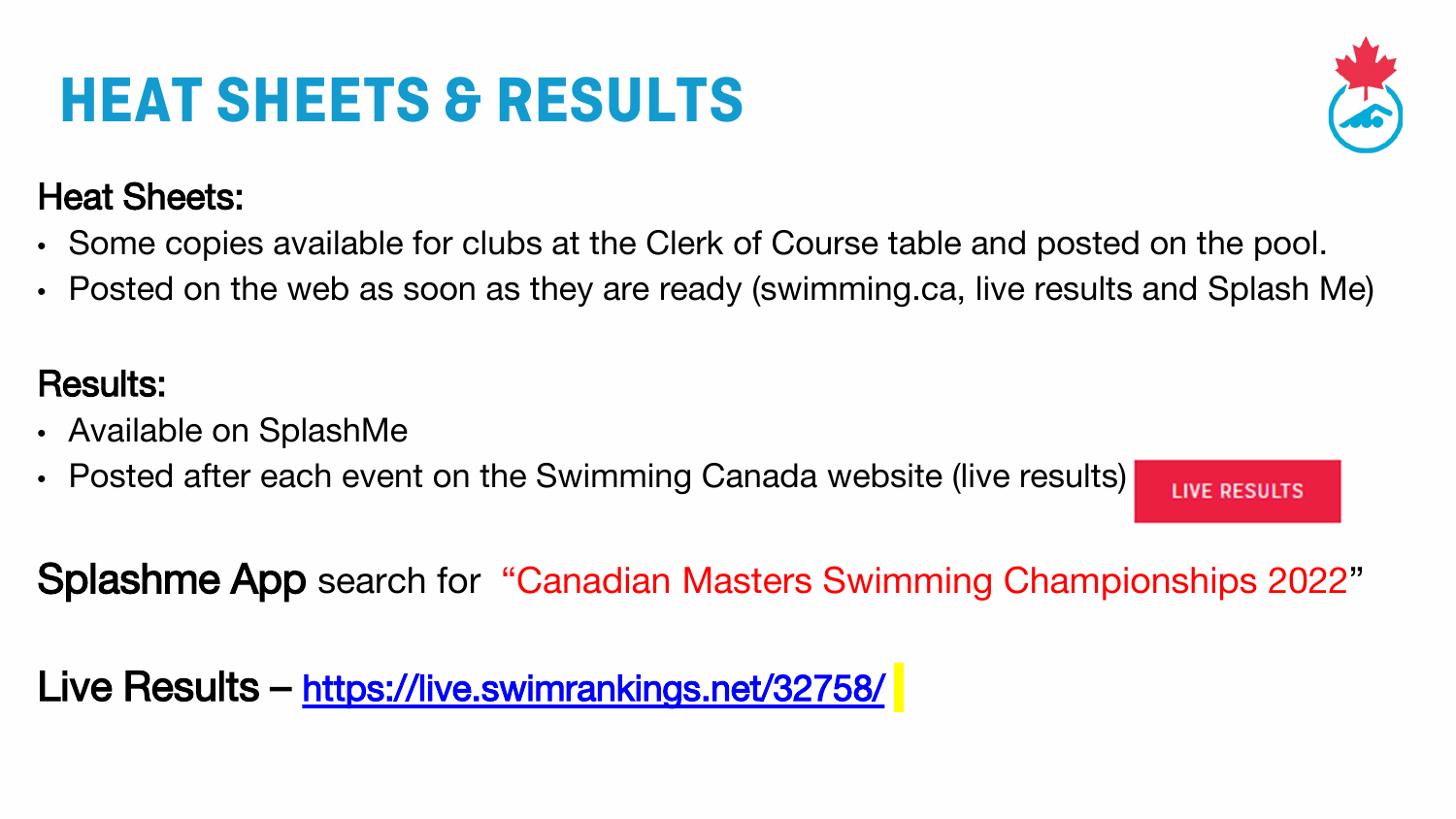

# SPLASH ME: A MOBILE APP FOR SWIM MEETS

SPLASHME is available for as little as 2.79\$ yearly and free for the first year. For more information and to get the application, use the QR code below.





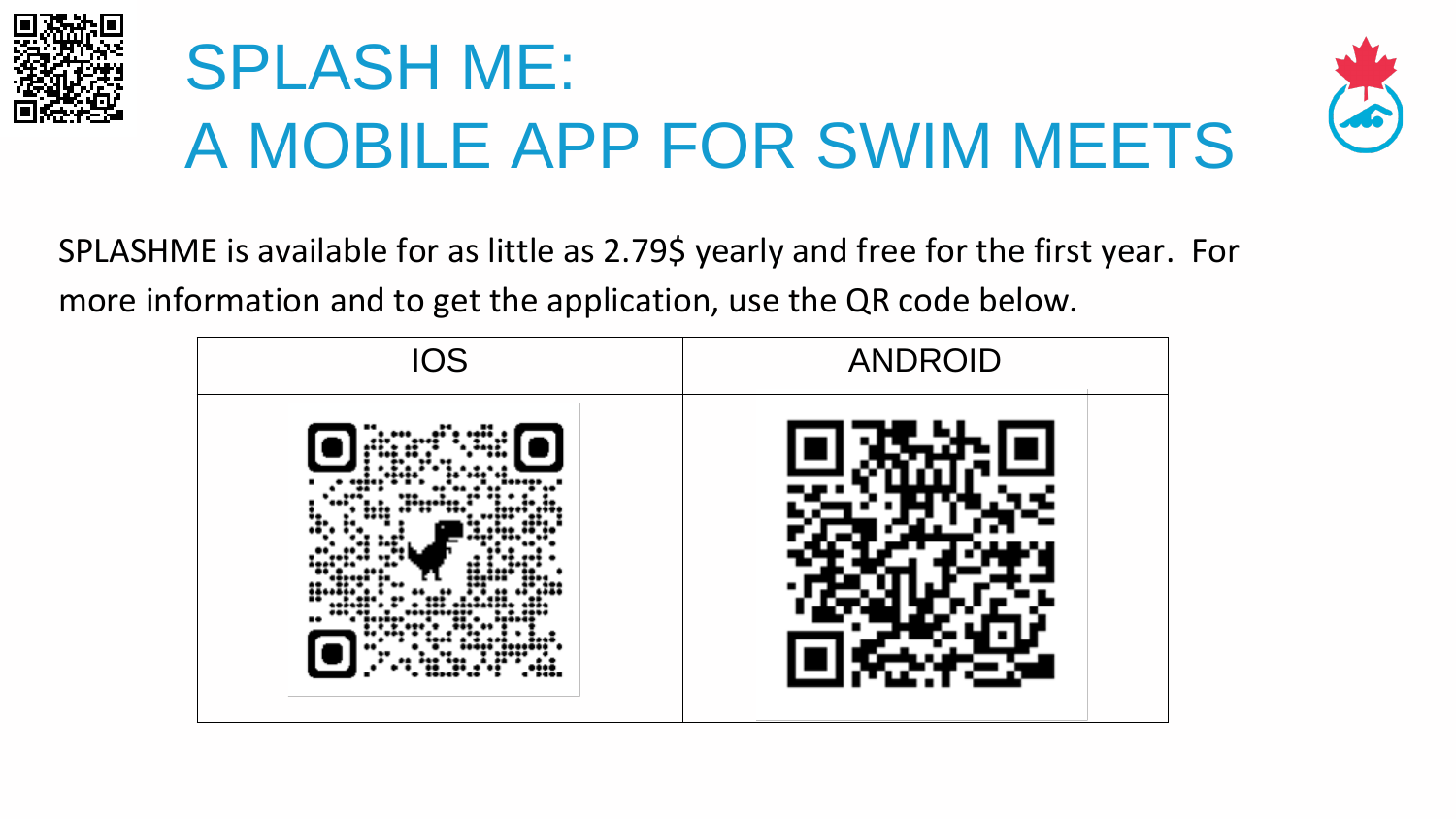# DQ'S AND PROTESTS

#### Disqualifications:

 Disqualifications will be announced and include event number, heat number and lane number. and posted with the coded reason in the results list.

#### Procedure for protests:

If not resolved, a written protest may be presented to the Referee within 30 minutes after the conclusion of the event (protest forms will be available at the

- Discuss DQ with the session Referee
- Clerk of Course)
- If not resolved after discussion of the written protest, the matter may be assigned to a Jury of Appeal.



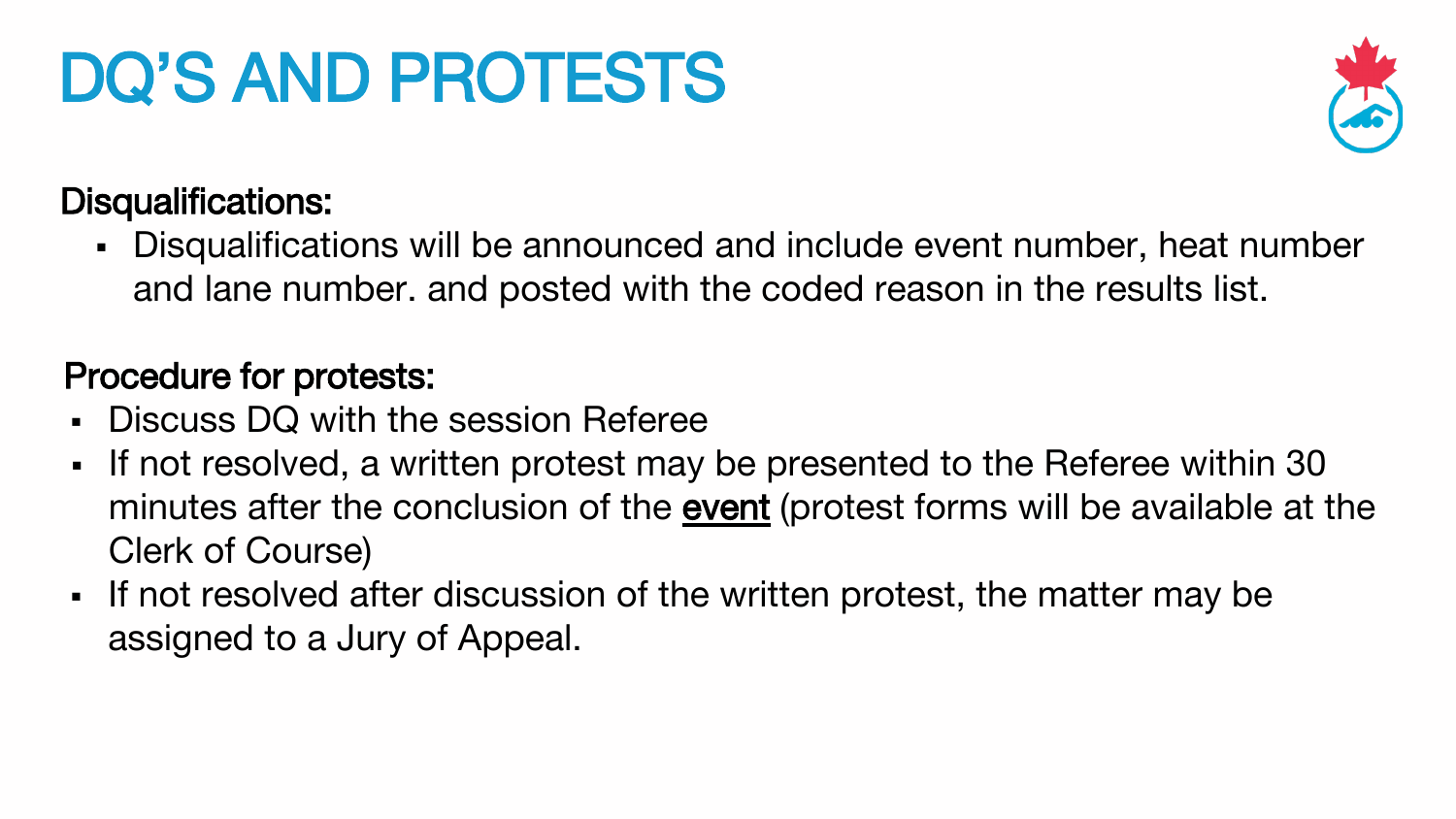### **OTHER INFO:**

• Available if needed. They will be at the turn end of the pool. Swimmers must bring a person with them to use the lap counters. These counters

- Lap counters:
	- should not touch the water.
- Backstroke devices (ledges):
	- These will be available during the meet.
- Pre-meet training times:
	-



• For those arriving early, there are lanes available to train with the public everyday from 7am to 8pm in 25m or 50m, at the cost of 11\$ per day.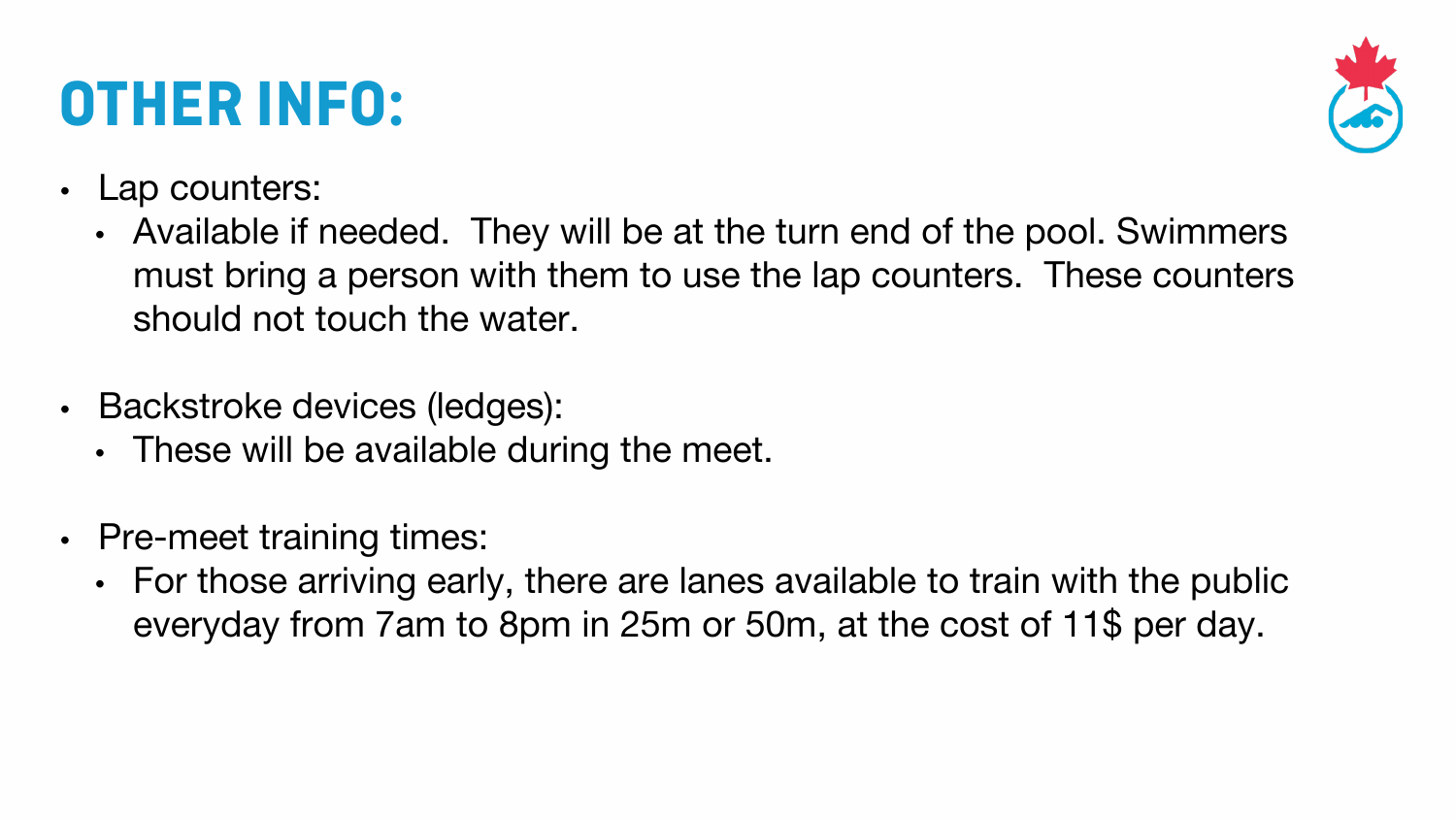# **OPERATIONS &**



# **ADMINISTRATIVE**



**CONDUCT**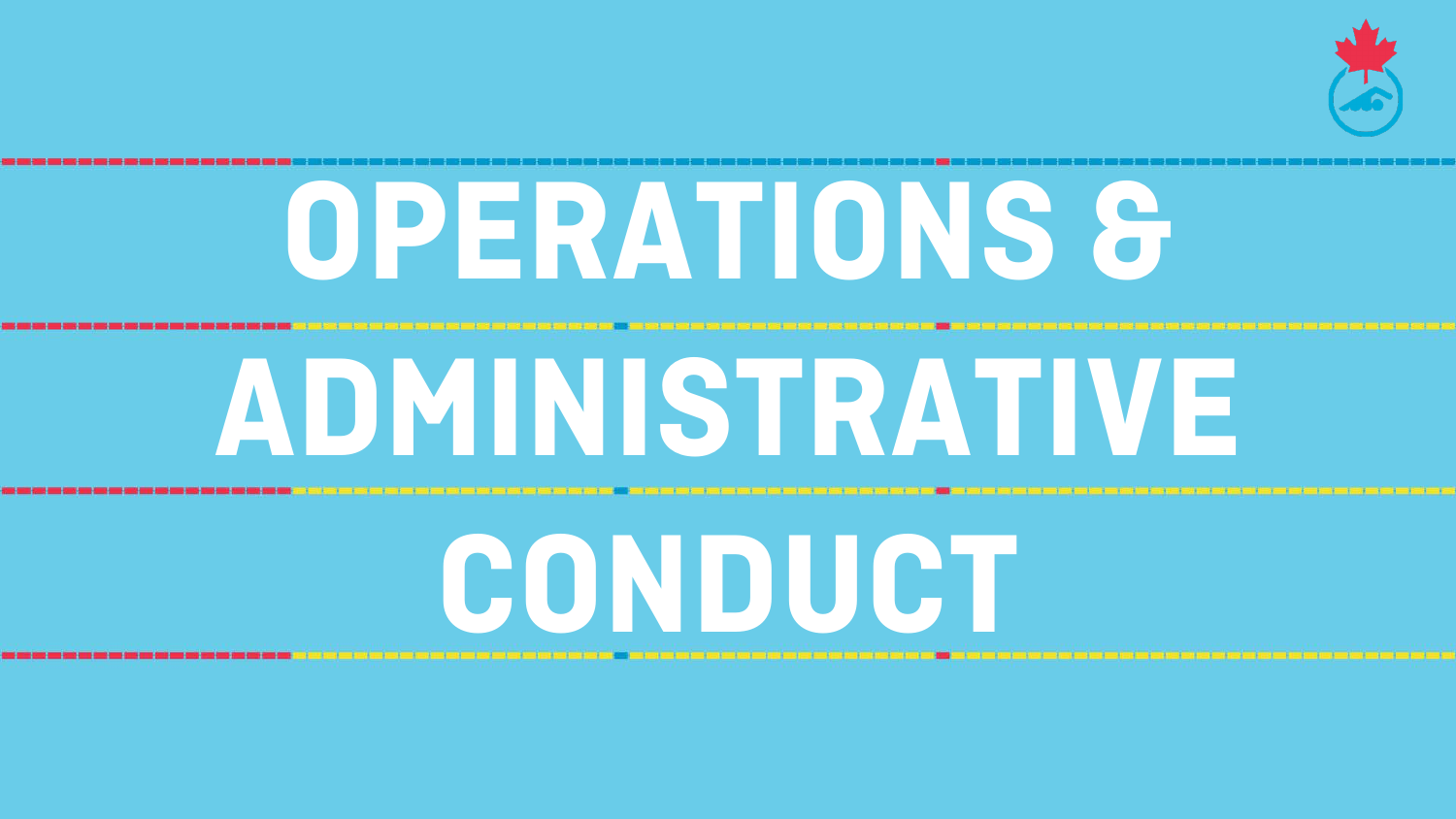# **ACCREDITATION / REGISTRATION**

#### • REGISTRATION:

- On Thursday May 19<sup>th</sup> and Friday May 20<sup>th</sup>, registration will be in the entrance to the PEPS at the following times:
	- Thursday 4pm to 8pm / Friday 7am to 3pm
- On Saturday May 21<sup>st</sup> and Sunday May 22<sup>nd</sup>, registration will be on the pool deck near the Clerk of Course during competition hours.

#### • ACCREDITATION:

• Accreditation will be required to gain access to the locker rooms and the pool deck. ALL athletes, coaching staff and support staff must have accreditation. Individual without accreditation will not be permitted pool access. Lost accreditation will be replaced at a cost of \$60.00 per accreditation.



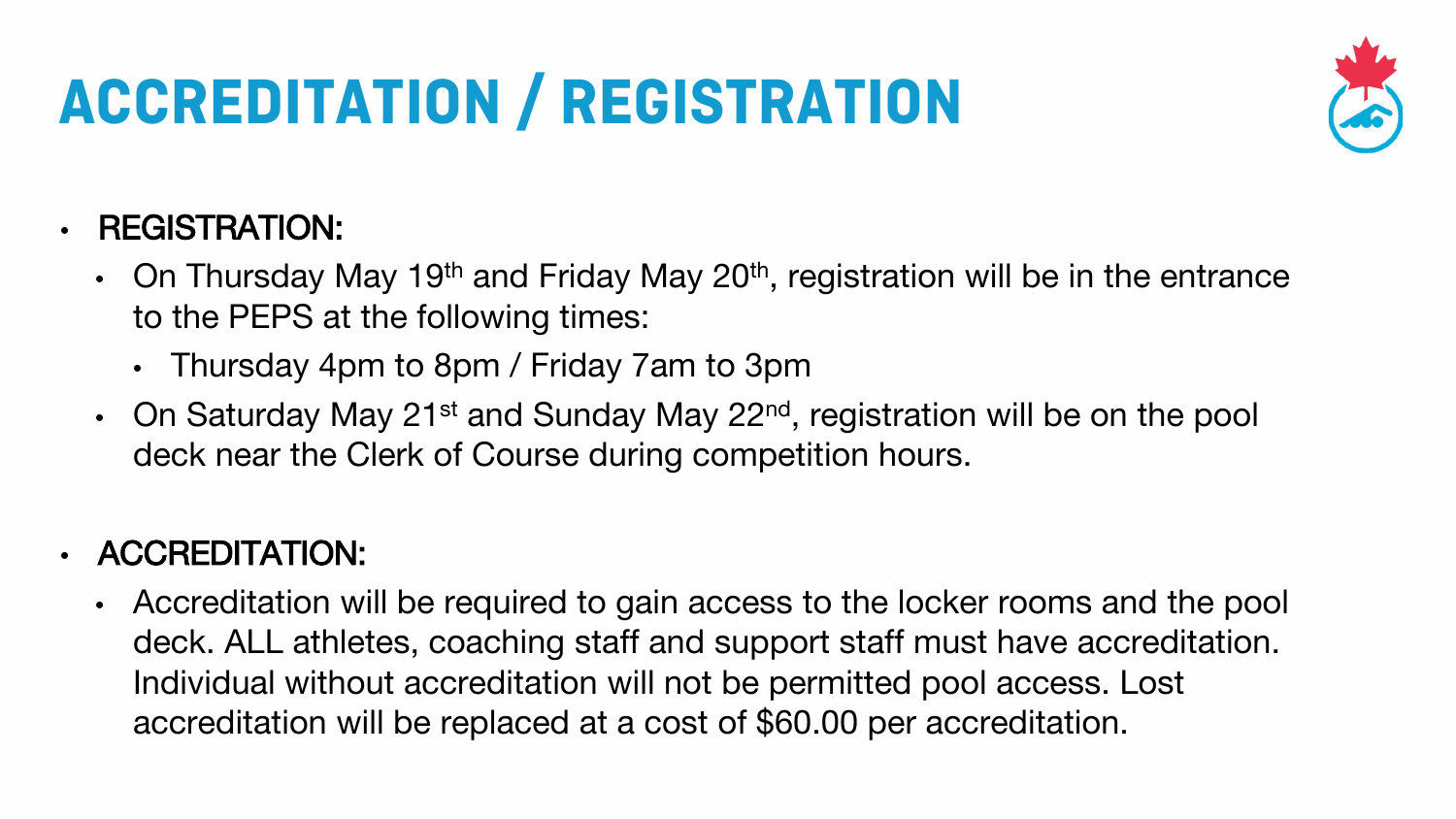# **GENERAL FACILITY INFORMATION**

• Swimmers can use the main locker rooms. All locks need to be removed

• To access the competition pool, you must pass by the security desk to the right of the lobby; you can then access locker rooms situated below the stairs to the left. Persons with mobility issues can use the Family locker room located on the same floor as reception once you pass the security desk. situated on the competition pool and in the area between the two pools.

- every night
- 
- No water bottles will be sold at the venue; water bottle fill stations are
- Hospitality
	-
	- Lunch will be available for officials.



- Light Refreshments will be served throughout the meet for swimmers and coaches in the foyer. A canteen (\$) will also be available in the foyer.

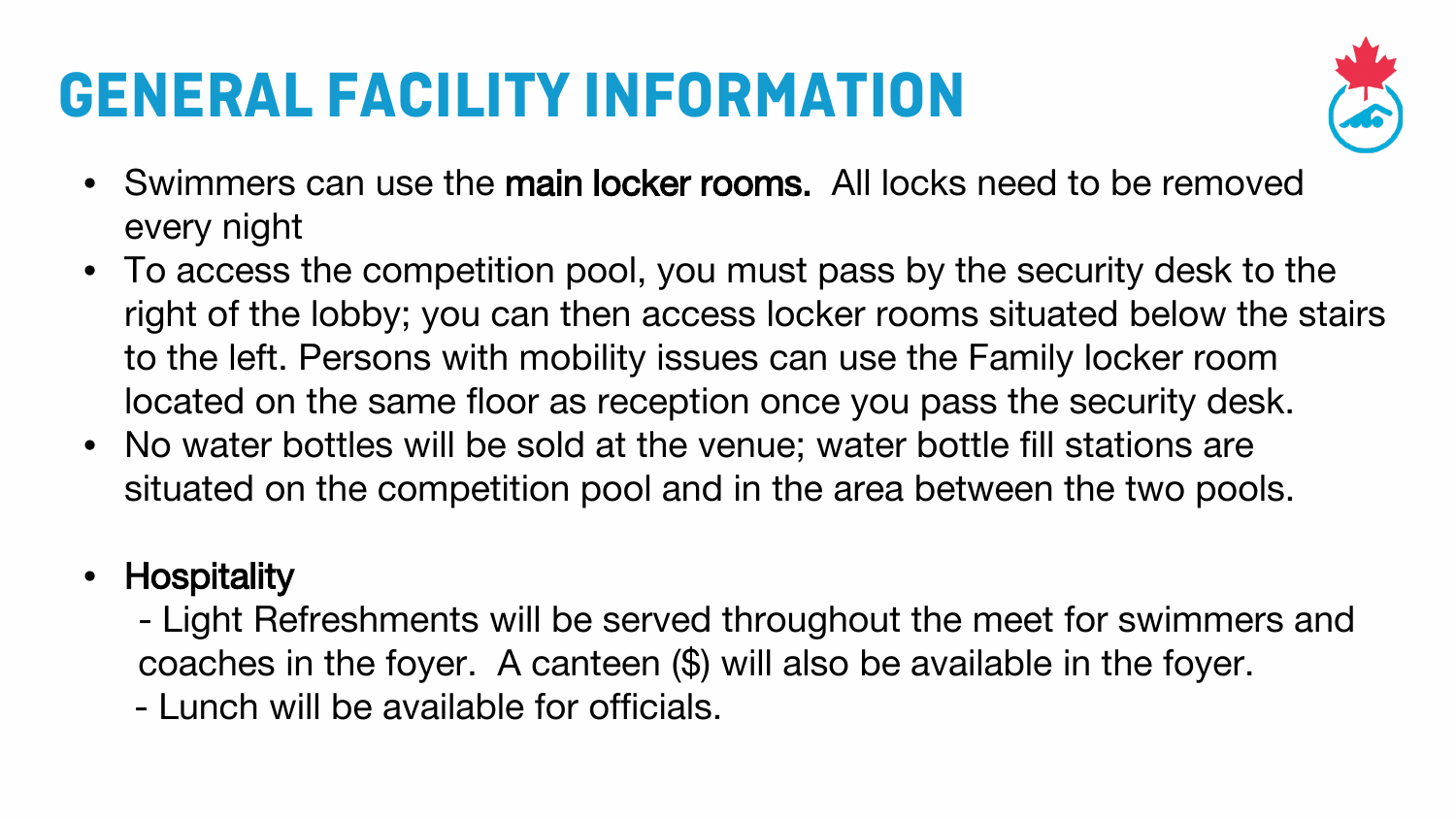### **POOL AND INSTALLATIONS LAYOUT**

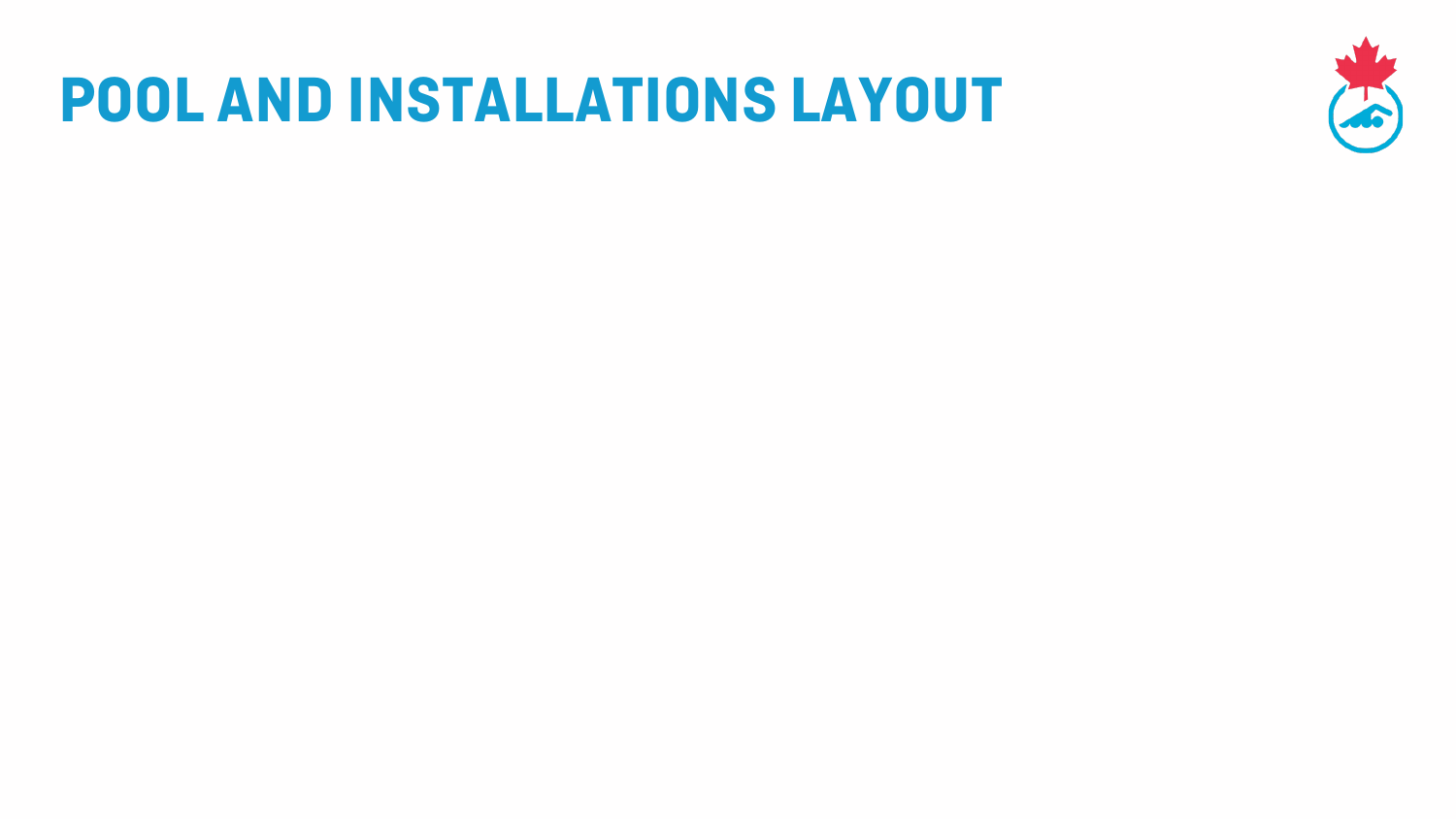#### Foyer Foyer



Family lockers/ Warm-up Pool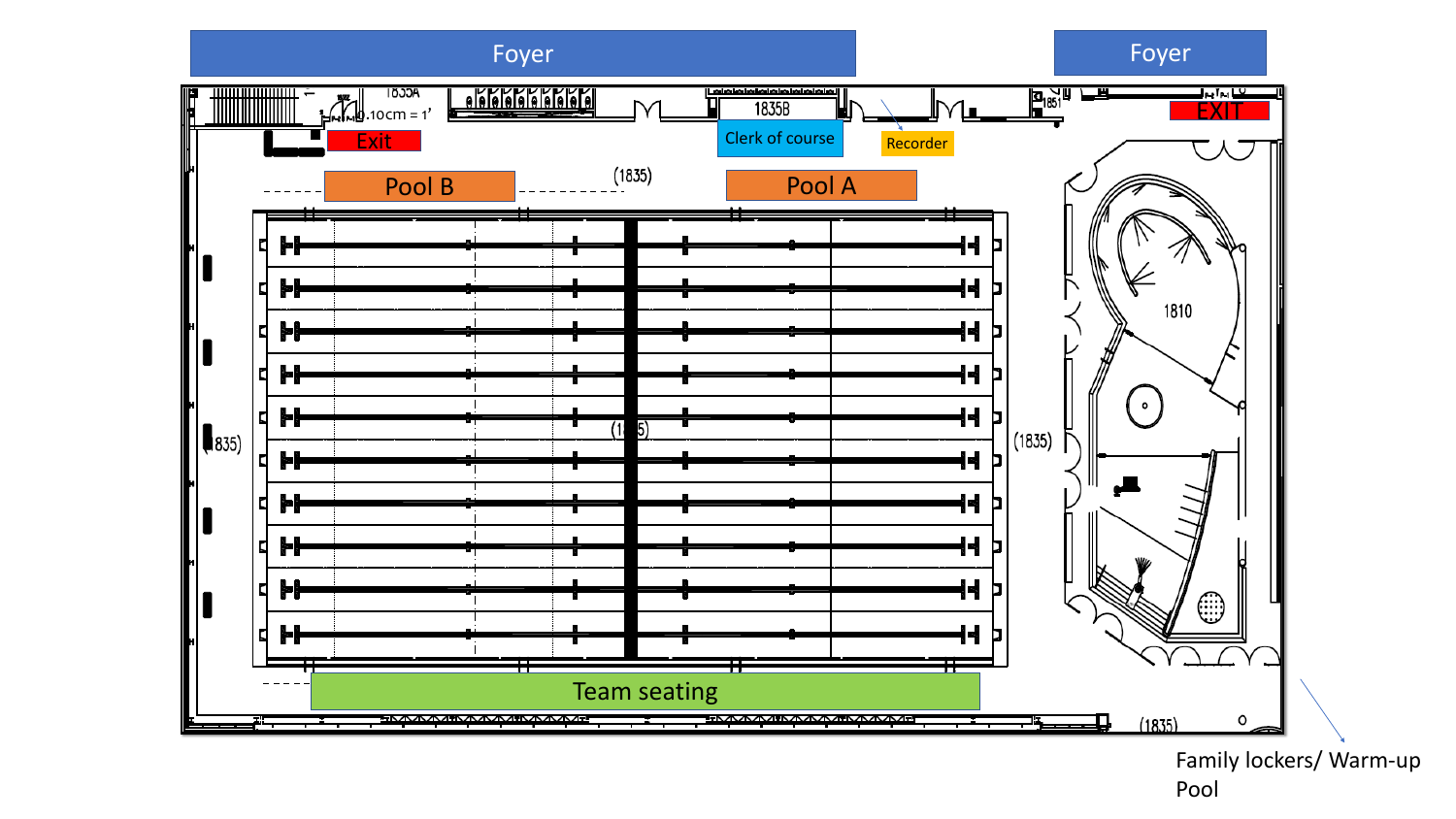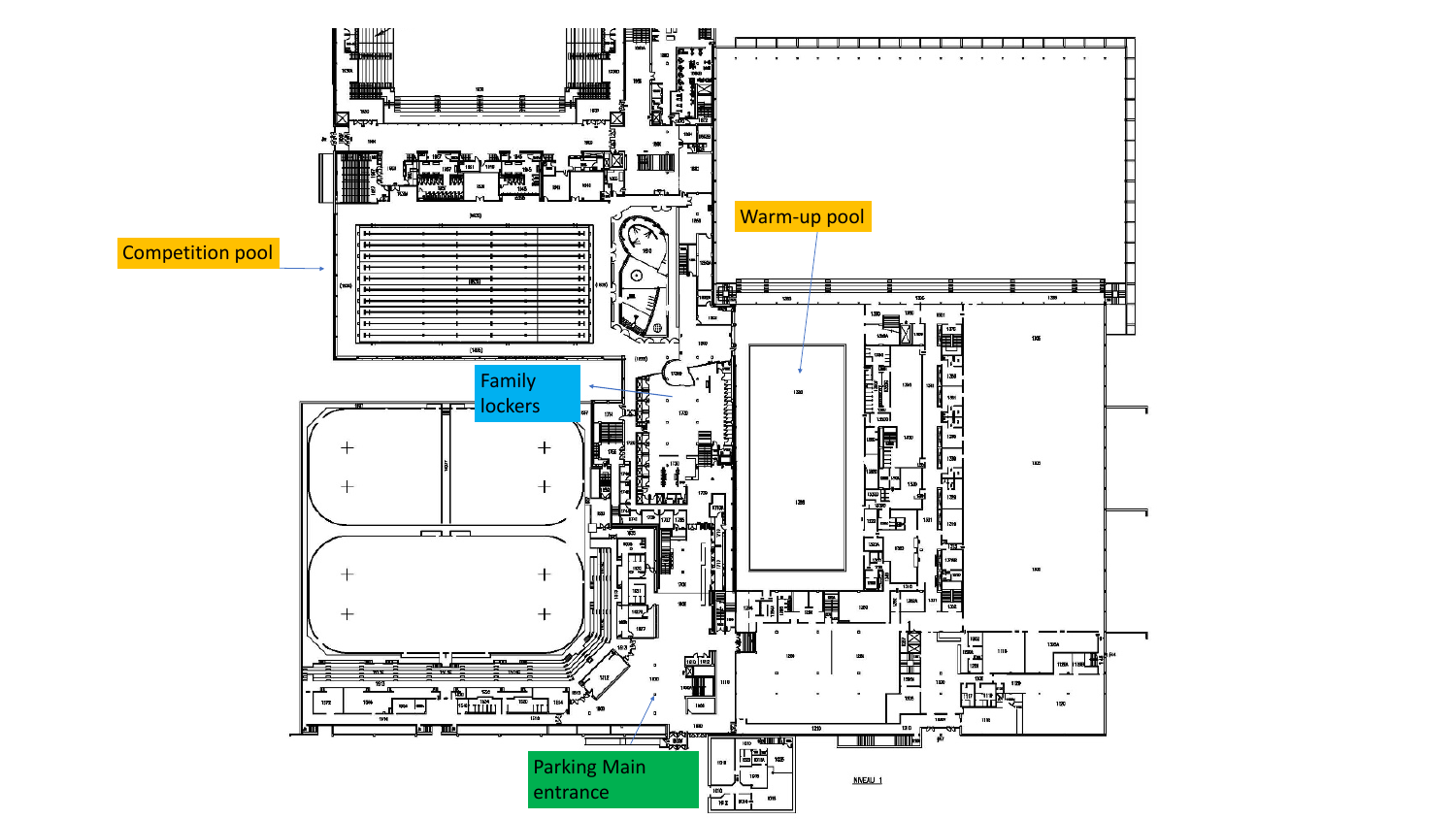### **EVACUATION PROCEDURE**

- Lifeguards are responsible for the evacuation procedures, please follow their instructions.
- Two emergency exits are located by the windows of the competition B pool and by the kiddie pool near the competition A pool. (see Pool layout)



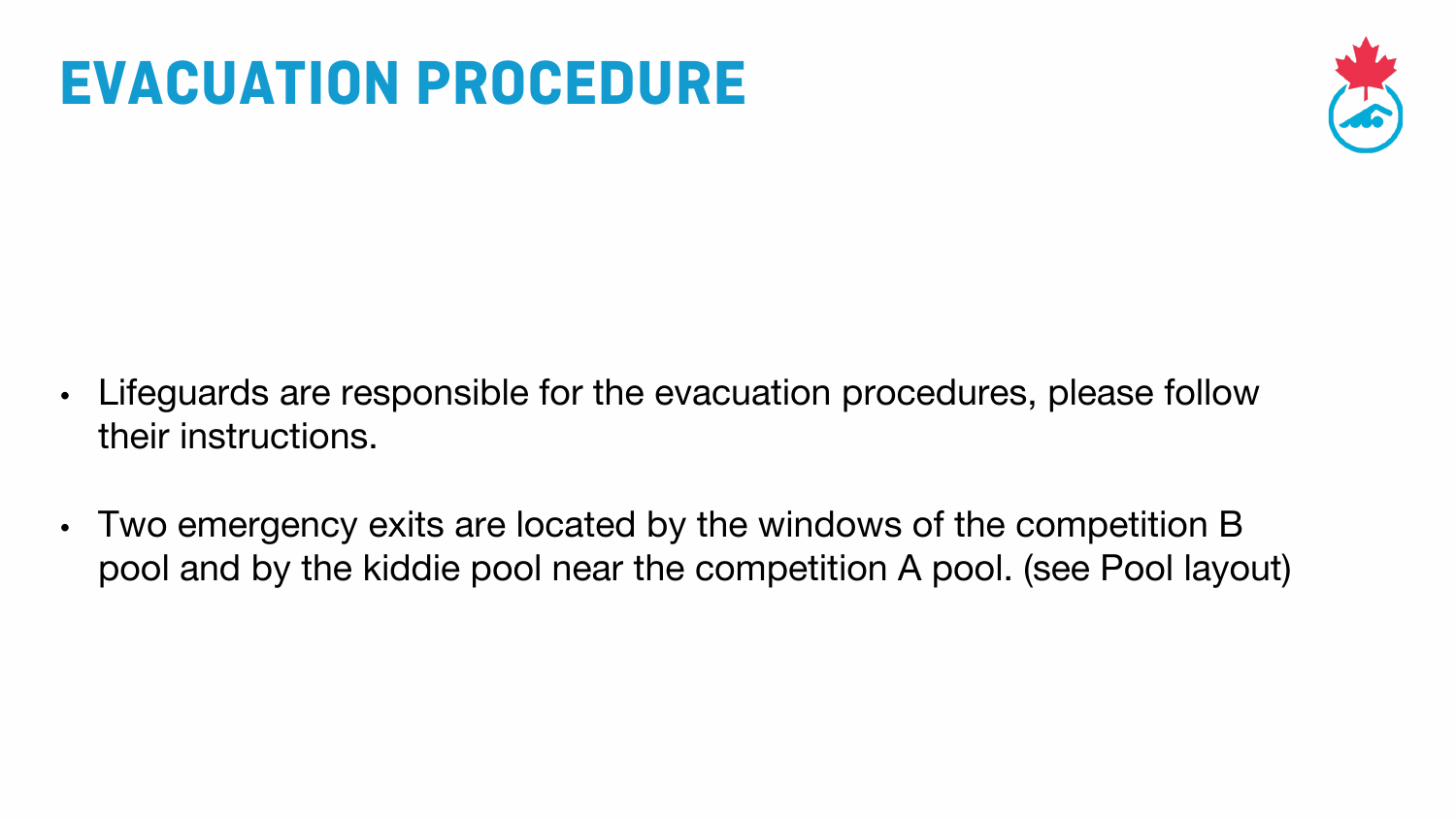### **MEET SCORING**

- $\cdot$  Individual events, places  $1 8$ :
	- $-9 7 6 5 4 3 2 1$
- Relays events, places 1 8:
	- $-18-14-12-10-8-6-4-2$
	- Foreign and unattached swimmers are not eligible to score points

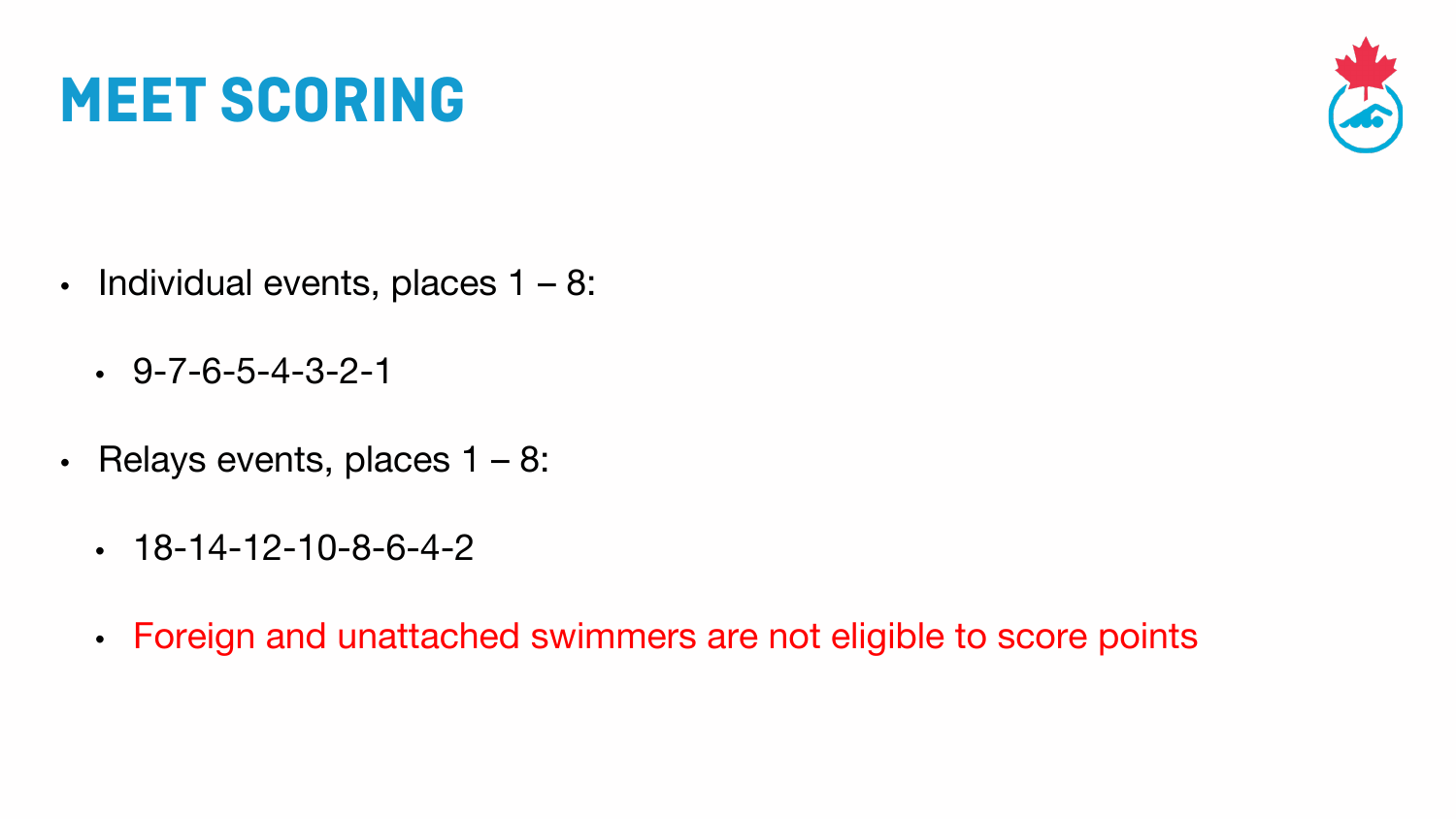### **AWARDS**

- **Individual** 
	- Medals for first, second and third placed swimmers representing Canadian Swim Clubs.
	- Ribbons for swimmers placing 4th to 8th.
	- A commemorative medal will be awarded to swimmers representing Foreign Swim Clubs placing in the top 3.
- **Relays** 
	- Ribbons for first, second and third placed Relays of Canadian Swim Clubs.
		- Ribbons for relays placing 4th to 8th.
		- A commemorative ribbon will be awarded to Relays representing Foreign Swim Clubs placing in the top 3.

Individual and relay awards must be collected at the awards table in the foyer throughout the meet. Unclaimed awards will NOT be mailed. Relay awards will be given to 1 team member for



















distribution.

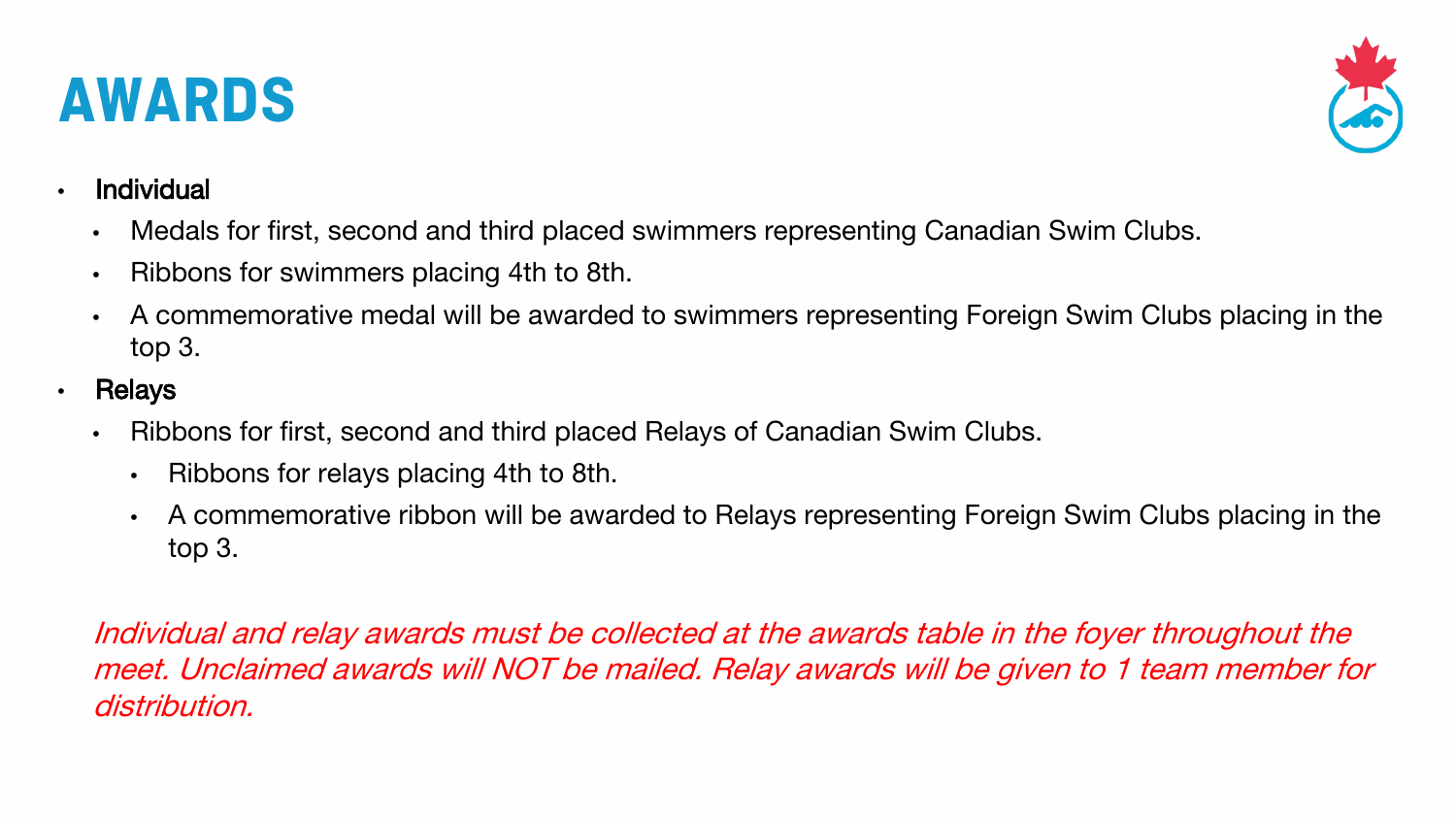# **TEAM AWARDS**

- A banner will be awarded to the highest scoring Canadian Swim Club participating in the Canadian Masters Swimming Championships.
- A banner will be awarded to the highest scoring Canadian Swim Club with 15 to 40 swimmers registered in the Canadian Masters Swimming Championships.
- A banner will be awarded to the highest scoring Canadian Swim Club with 14 or fewer swimmers registered in the Canadian Masters Swimming Championships.
- A banner will be awarded to the Canadian Swim Club with a minimum of 4 swimmers with the highest average number of points for individual events only per swimmer registered in the Canadian Masters Swimming Championships.

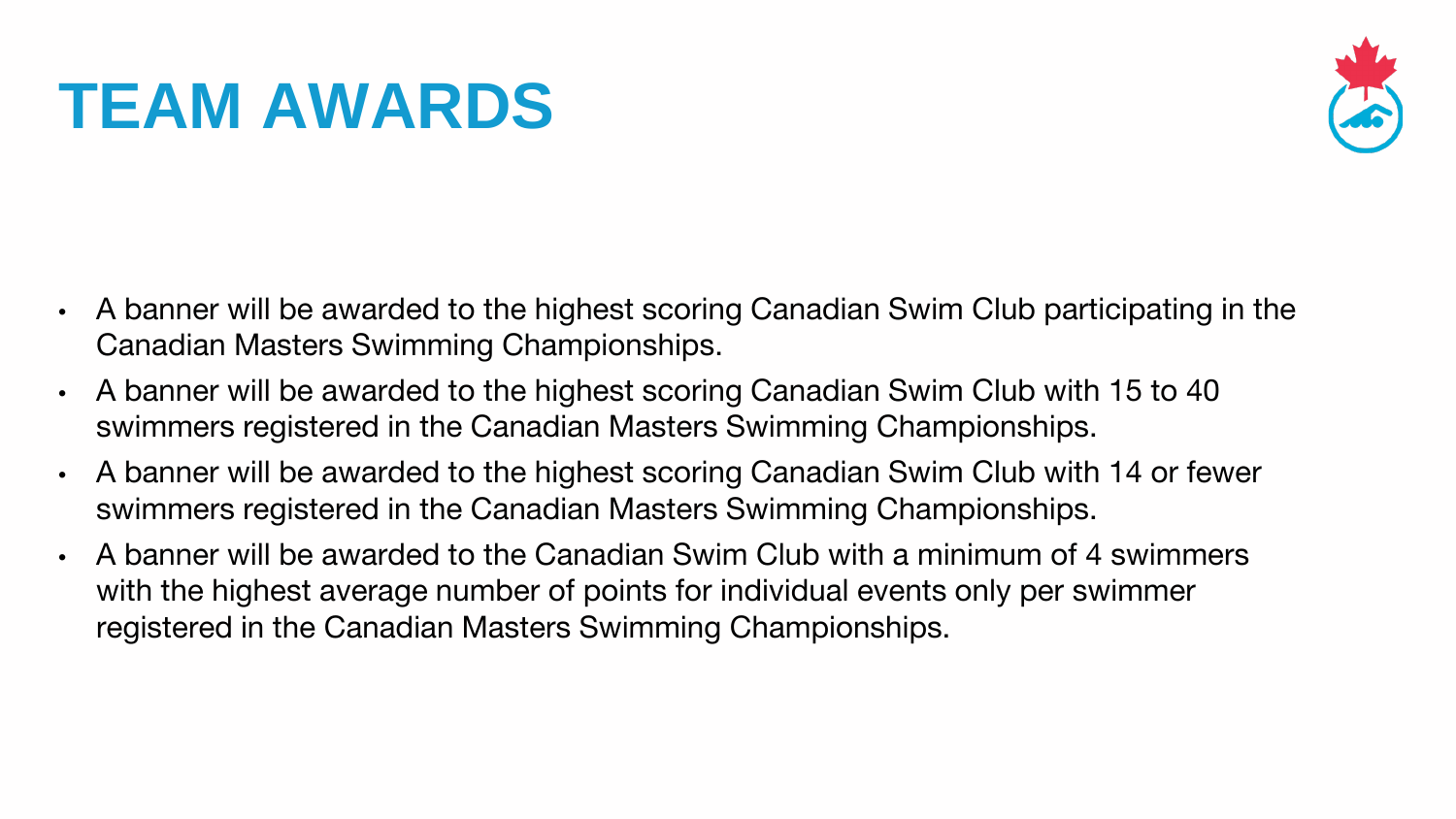# **SWIMMING CANADA RECOGNITION AWARDS**

• Recognition awards will be distributed by Swimming Canada on the pool deck on the Saturday during the break before relays (around 11am)



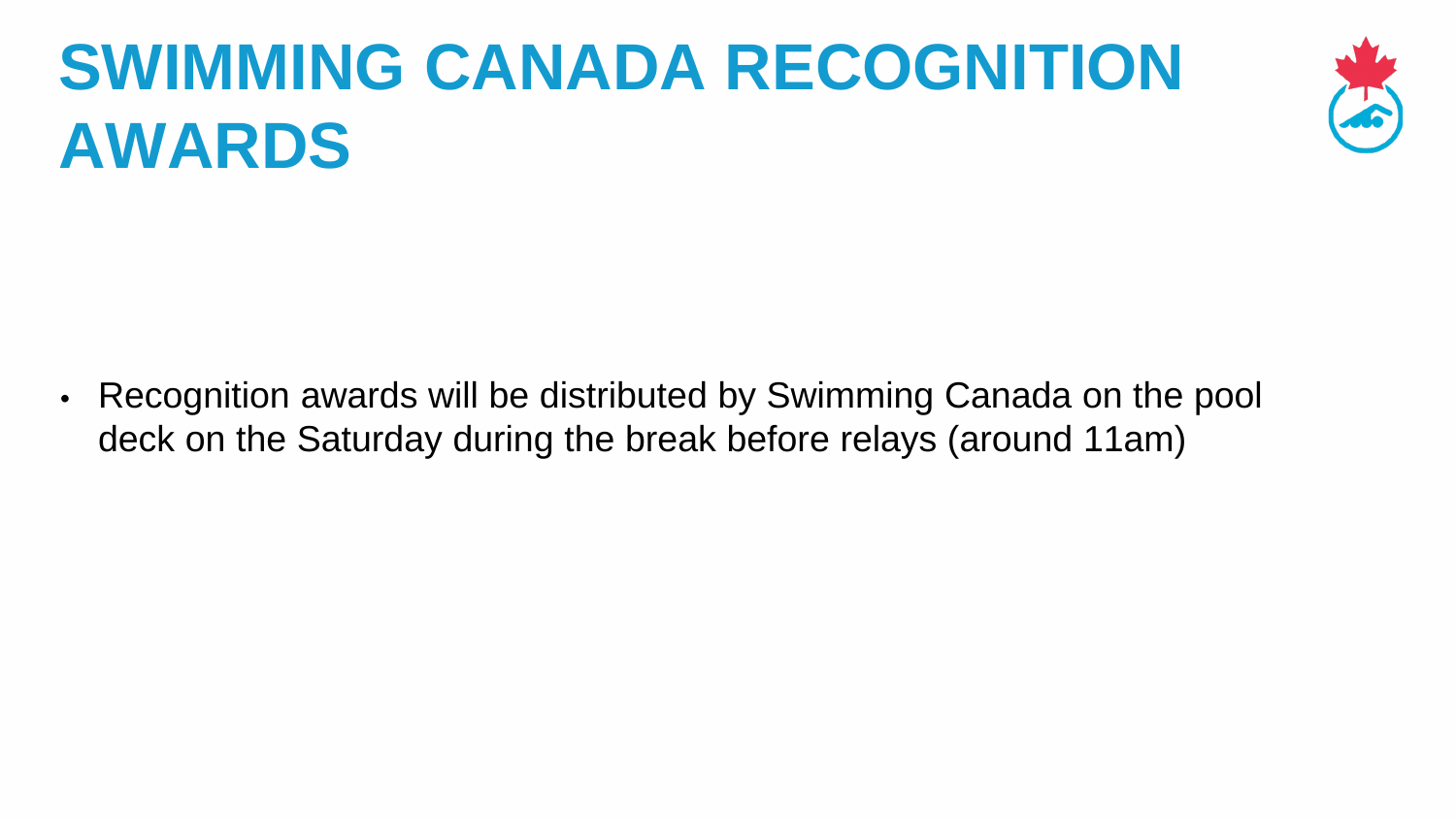# **RECORDS AND OFFICIAL TIME REQUESTS**

#### • Records

- All swimmers attempting to set a record MUST inform the Clerk of
- Official Split Requests
	-





### Course prior to the start of the session in which their Canadian, World or foreign record attempt will occur. Information forms will be available.

• All requests for official splits must be presented to the Clerk of Course prior to the start of the session in which they are requesting an official split. Official Split request forms will be available at the Clerk of Course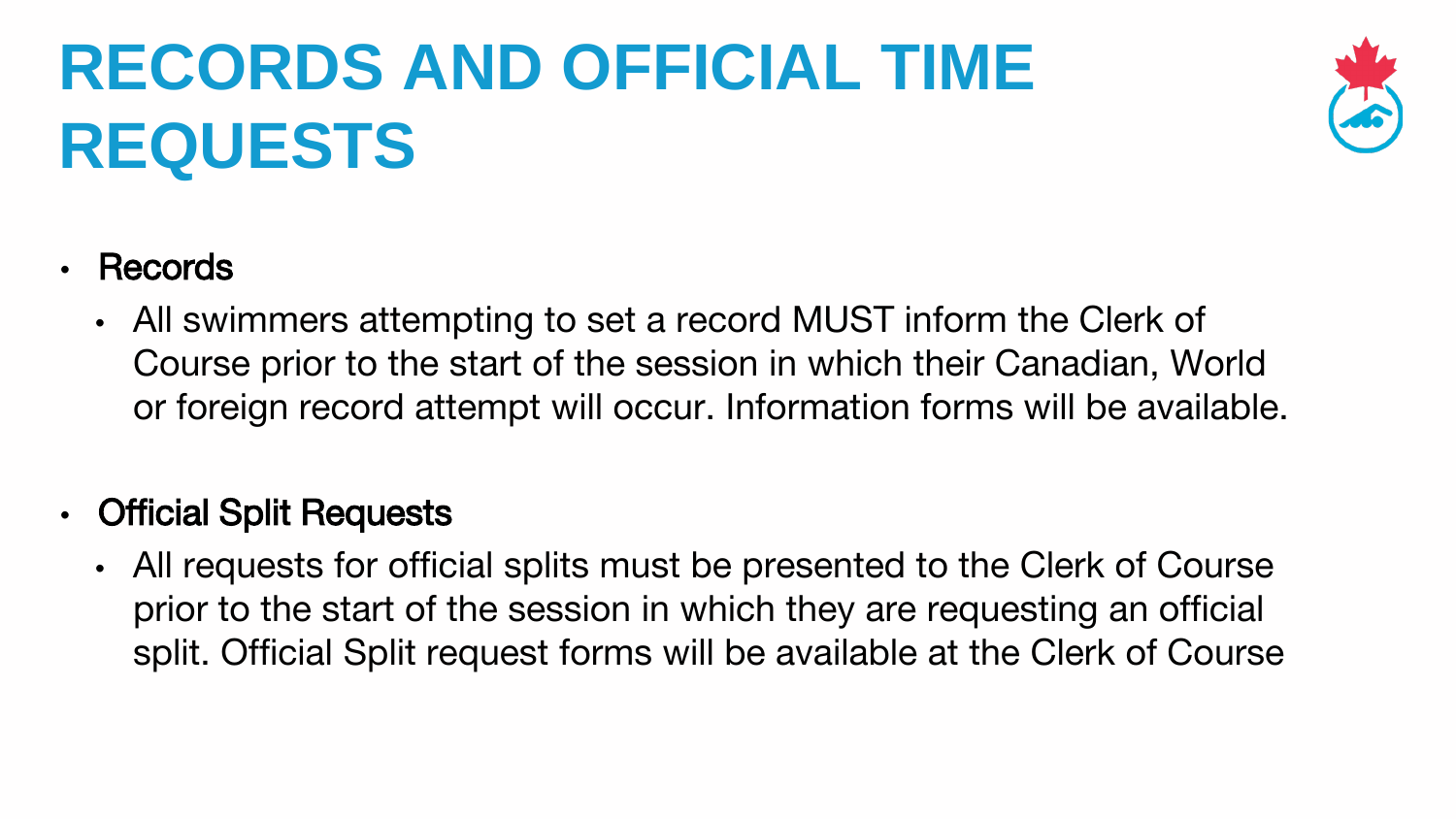# **OTHER INFO:**

- Internet access:
	- Free for guests to the PEPs
	- No password needed
- Parking:
	- Parking at the PEPS will be free during the duration of the meet, no passes needed
- Spectators:
	- of 1000 people.



#### • Spectators are permitted; there is no fee to access the stands. Capacity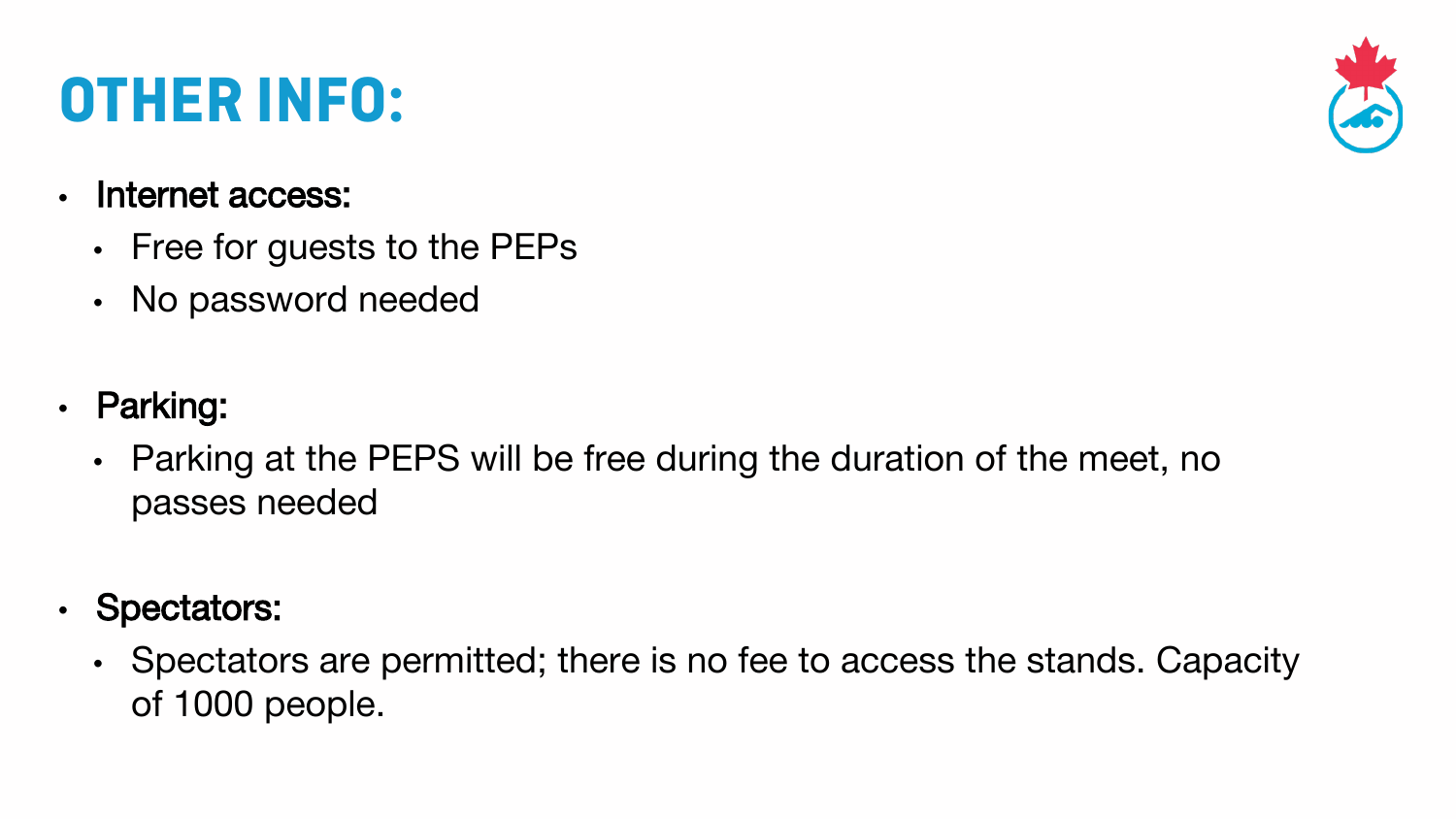# **QUESTIONS AND CONCERNS**

- Questions and concerns related to the facility or technical delivery of the competition - Sylvie Potvin, Normand Boily or Johanne Girardin
- Questions related to a disqualification: Session Referee
- Questions not related to the competition: email questions@swimming.ca



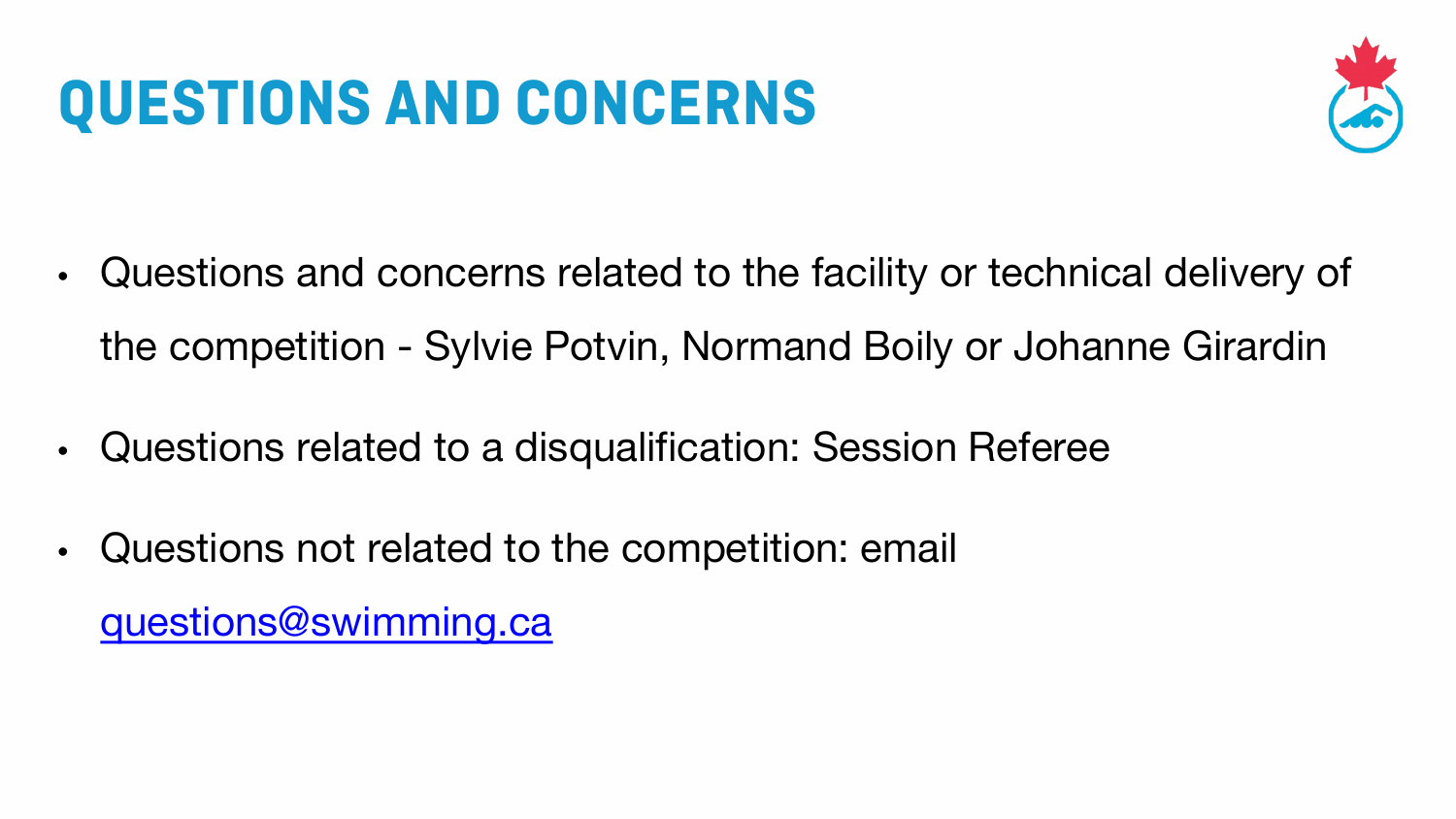